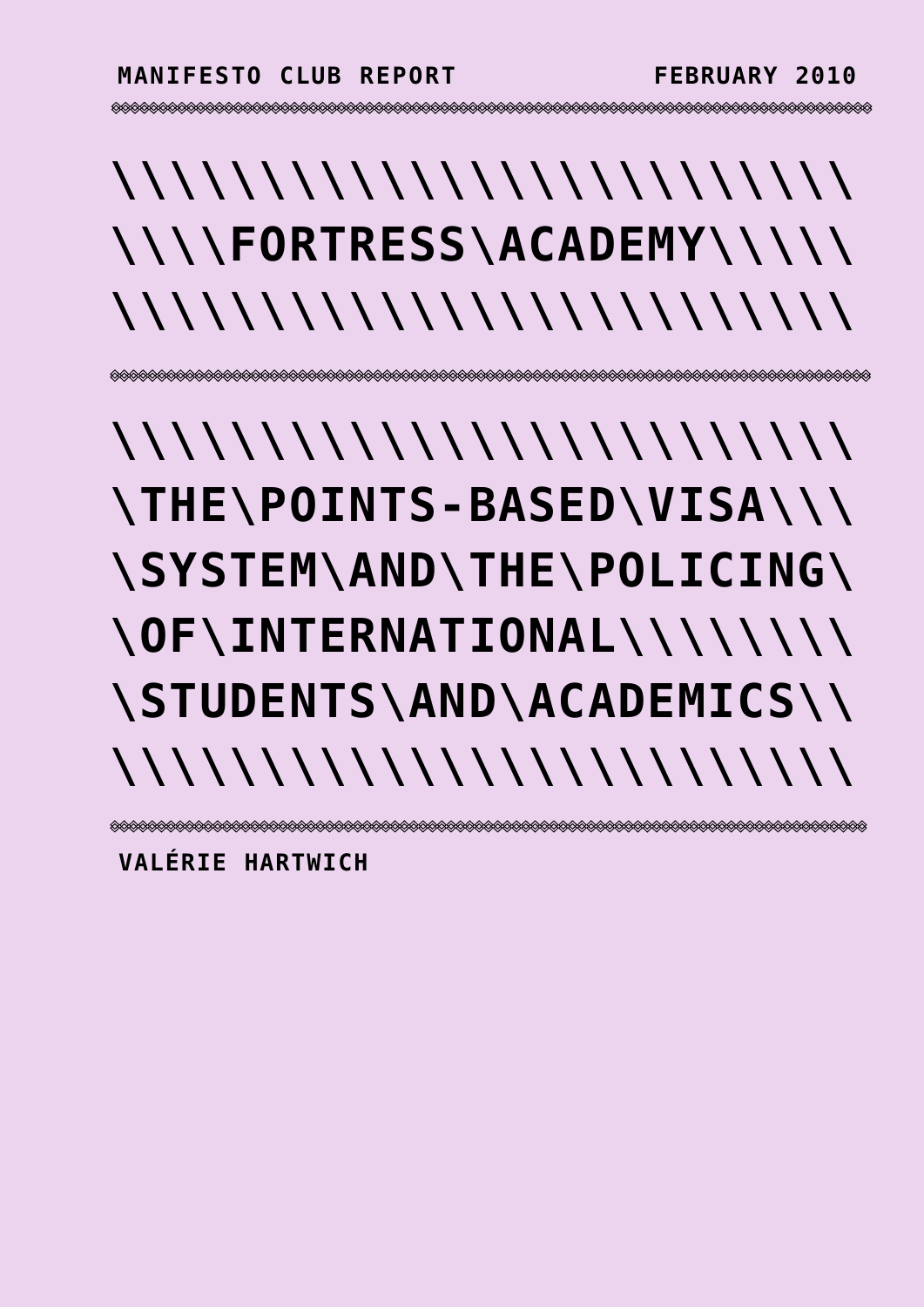

Josie Appleton, convenor, Manifesto Club

### Foreword

Academic investigation naturally takes scholars around universities of the world, to share insights and seek dispute with peers from other countries. The points-based system threatens to block these valuable relationships of intellectual collaboration and exchange.

Although the points-based system is targeted at non-EU academics and students, it bears the classic features of New Labour state regulation of its own citizens, including: tick-box requirements that make people's lives more difficult, to little obvious end; systems for monitoring and control of people's everyday actions; and a tendency to set up one group as state agents, with the responsibility to keep tabs on another.

The points-based visa system is making life hard for foreign visitors, and leaving them with a very hostile impression of this country. The system is also leading to greater monitoring of UK staff and students - with attendance registers being introduced for all students, and UK staff now subject to passport checks when they give talks at other universities.

At the Manifesto Club, we call for the points-based visa system to be reviewed, and ultimately scrapped. To say this is to celebrate relationships of international collaboration and exchange. It is also to affirm the ideal of civic autonomy, for UK citizens and non-citizens alike, an ideal that universities more than any other public institution are supposed to embody.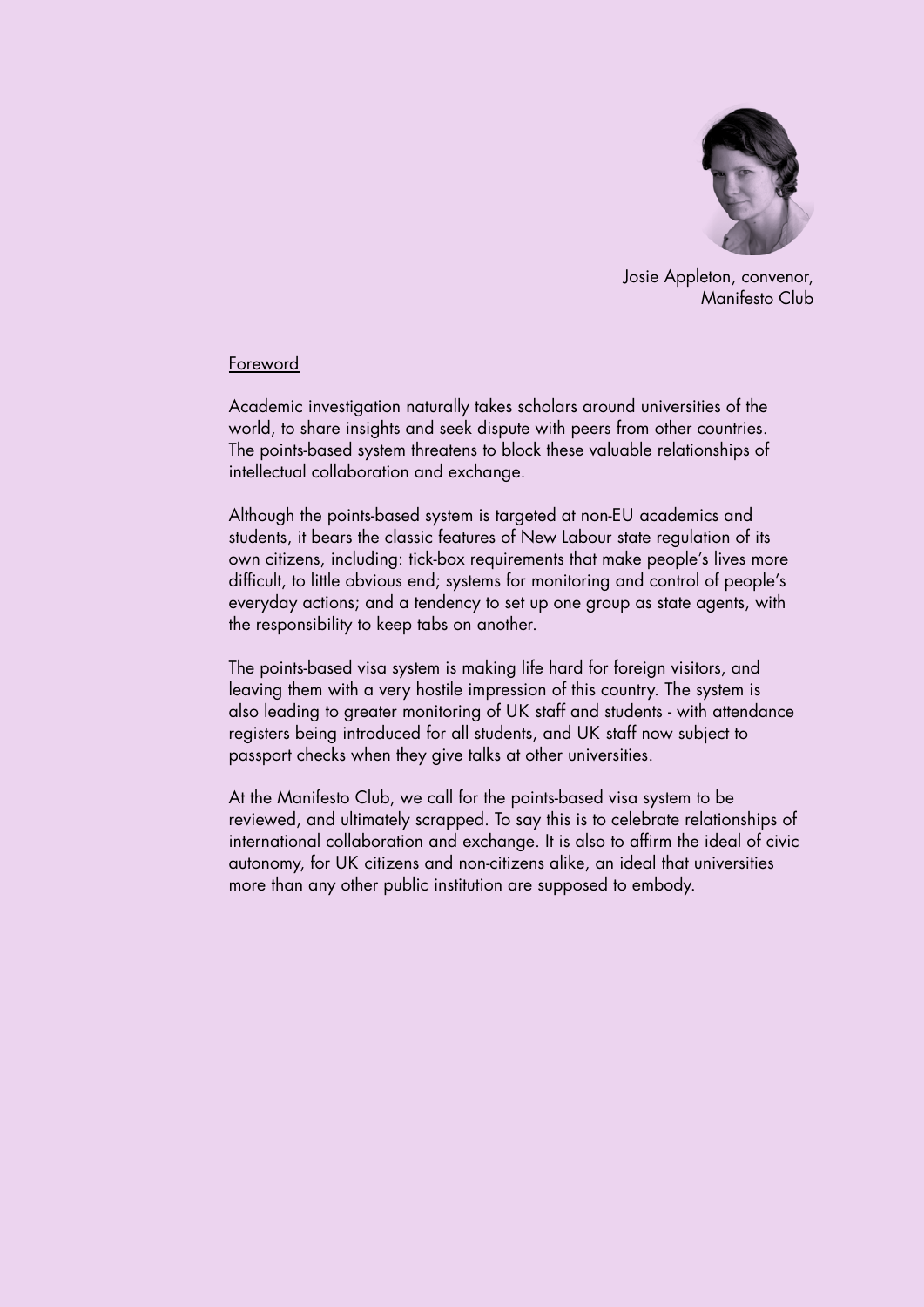A Manifesto Club Report by Valérie Hartwich

### **Fortress Academy:**

# **THE POINTS-BASED VISA SYSTEM AND THE POLICING of International Students and Academics**

#### **Contents**

05 Executive Summary 08 Introduction: The Points-Based Visa System 10 The Effect on Students 14 The Effect on Academics 16 Turning Professors into Border Police 20 Costs to UK Academia 21 Academics Against the Points-Based System 23 Conclusion: Scrap the Points-Based Visa System 25 About the Author 25 About the Manifesto Club

Visiting Artists and Academics Campaign www.manifestoclub.com/visitingartists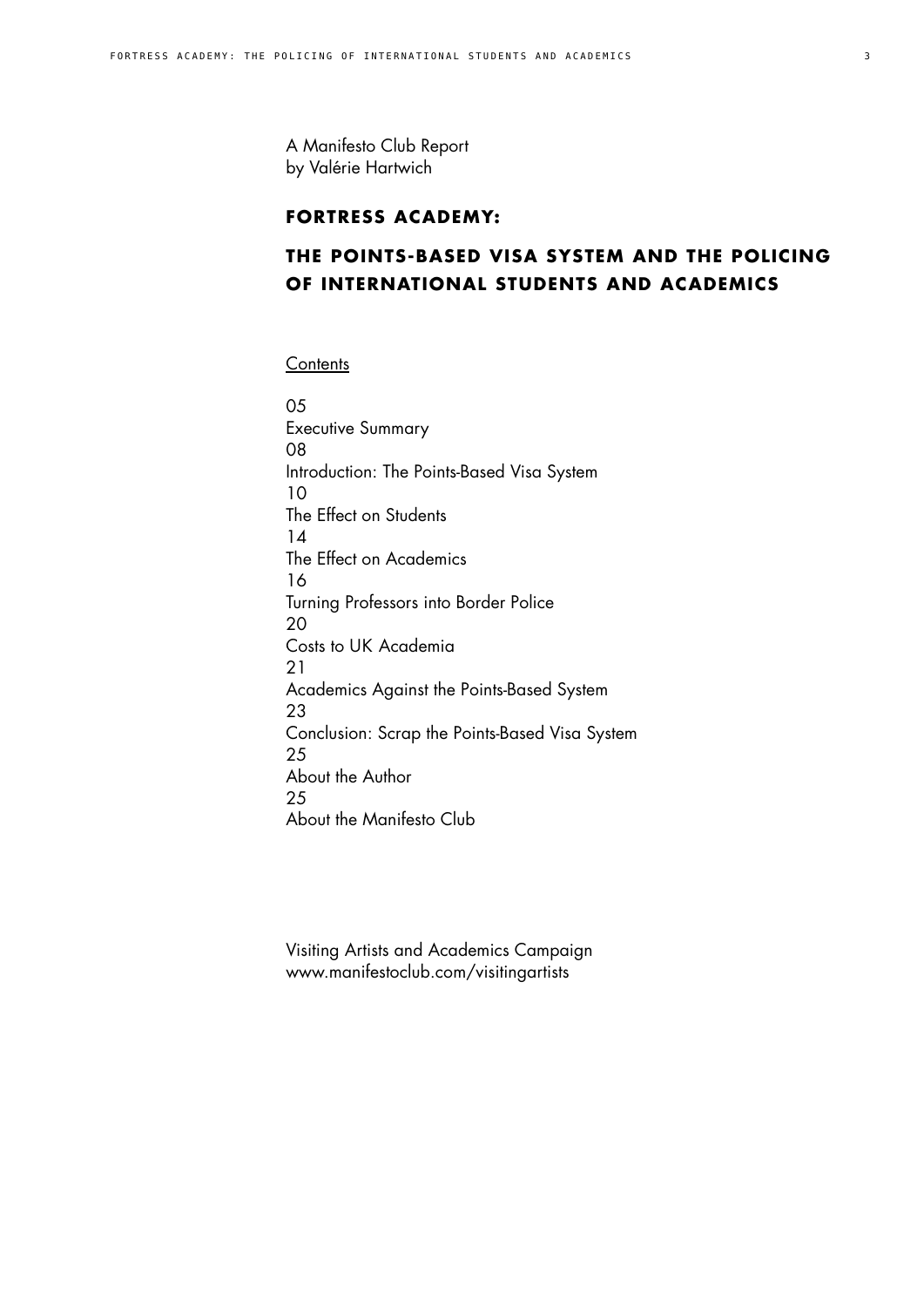MANIFESTO CLUB REPORT: FEBRUARY 2010 4

Published: Manifesto Club Author: Valérie Hartwich Commissioned & edited: Josie Appleton Design: Tom Mower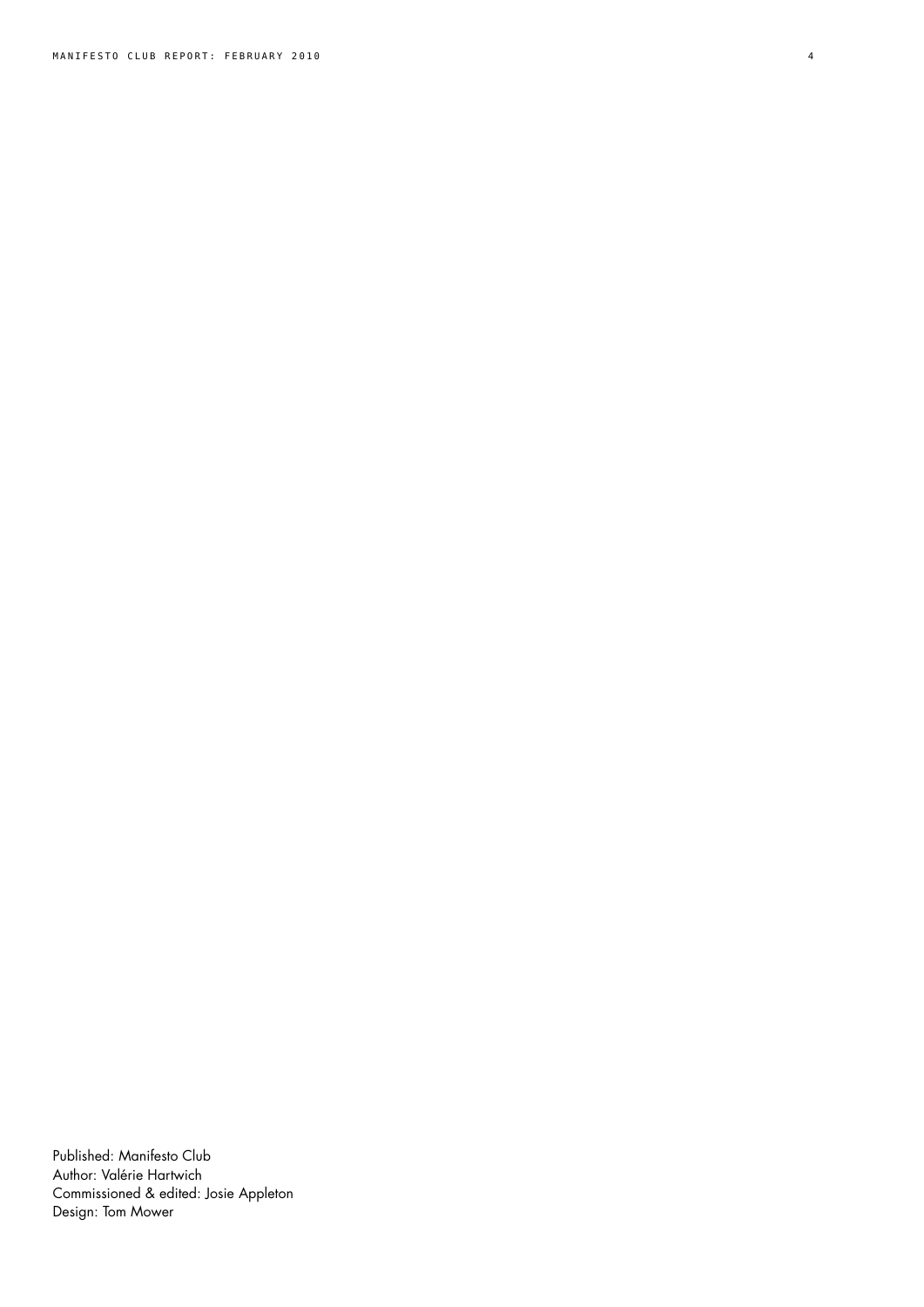#### **EXECUTIVE SUMMARY**

1. The points-based visa system was introduced across UK universities on 31 March 2009, and imposed a series of burdensome requirements for non-EU students and academics coming to study or teach in the UK. New requirements include:

- Increase of visa application fees from £99 to £145 for students;
- A demand that students prove maintenance funds (up to £7200 for a oneyear masters in London);
- Provision of biometric details, for which students must travel to a biometric centre either in their own or another country in their region. These details are used for issuing an ID card once in the UK;
- A licensing system for all educational institutions that wish to accept international students, leading to the vetting of educational institutions by the UK Border Agency (UKBA) and Home Office;
- Monitoring duties imposed on all higher education institutions, including monitoring foreign student and staff attendance.

2. This has led to an increase in late arrivals and no-shows of international students for the academic year 2009–10. There is a limited appeals system, so some students have lost thousands of pounds in advance fees, plus visa application fees. Problems include:

- A 100% increase in visa refusals for international students, between April– May 2009, from around 25% rejections to around 50% rejections.<sup>1</sup> 35% of visa applications from China, 49% of applications from India, and 21% from the USA were rejected:<sup>2</sup>
- 14,000 would-be students were still stuck in Pakistan when term started in October 2009;
- Universities including LSE reported an increase in late arrivals. Queen Mary reported that by November 2009 around 25 students, mainly Pakistani, had not yet arrived to start their course. Some universities resorted to videoing lectures and putting them online;
- Students were rejected by the UKBA for a variety of trivial reasons, including having written 'Malaysian' instead of 'Malaysia' under country, or for the colour of the background used in their photograph.<sup>3</sup>
- In January, 56 UK colleges had their licences suspended, meaning that they can no longer invite international students. According to Dominic Scott, chief executive of the UK Council for International Student Affairs, this includes 'state-funded further education colleges, and many other household names'. The colleges when suspended were not told of the evidence or allegations against them.4

1 Interview with Dominic Scott chief executive of the UK Council for International Students (Josie Appleton, 26 January 2010) 2 www.guardian.co.uk/ education/2009/jul/21/visarules-deterring-overseas-studentsto-uk

3 www.ucu.org.uk/media/pdf/ k/g/pbs\_seminarreport\_apr09. pdf

4 Interview with Dominic Scott, chief executive of the UK Council for International Student Affairs (Josie Appleton, 26 January 2010)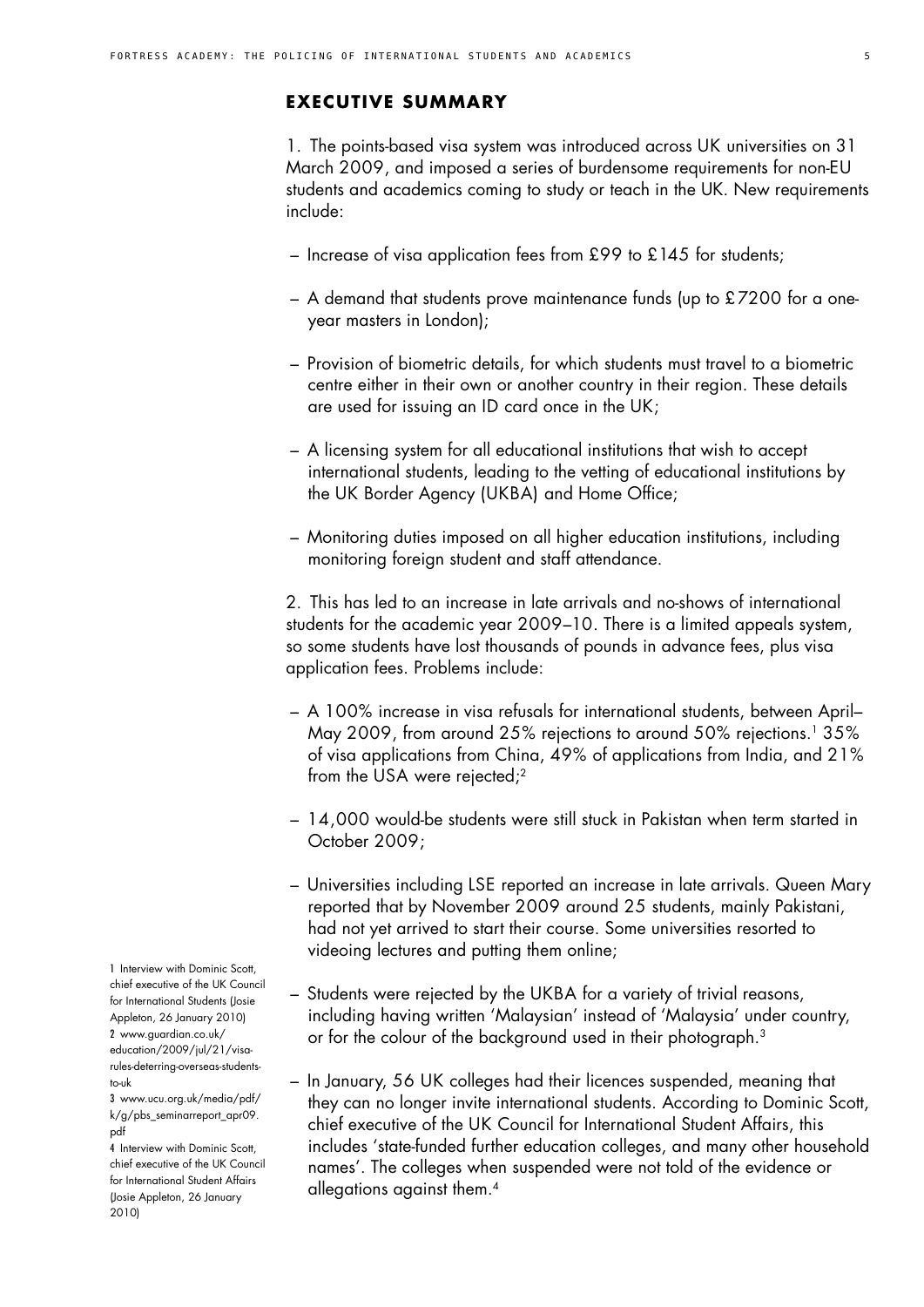– At the end of January 2010, the UK Border Agency completely suspended student visa applications from northern India, Nepal and Bangladesh, leaving thousands of potential students stranded.<sup>5</sup>

3. The system has also lead to difficulties for international academic staff trying to visit the UK. Case studies cited in this report include:

- International academics now unable to attend the UK to teach their regular courses or seminars, including one Israeli visiting lecturer at Exeter University drama department;
- UK universities including the Glasgow School of Art and Nottingham Trent University – report difficulties putting together international lecture series;
- Some international academics now choose not to visit the UK, in response to what they see as insulting and burdensome procedures;
- Universities including the London Business School and Imperial College report large expenditures of staff time and resources on securing visas for their international academics;
- International academics have had to pay thousands of pounds in legal fees to secure a successful visa application, £3000 in the case of one Royal Holloway academic. One Israeli academic described the UK visa system as 'bureaucratic absurdity raised to the level of art'.6

4. Universities must now monitor their international staff and students. Monitoring requirements imposed by the Home Office include:

- Staff must check international student attendance. If a student fails to attend 10 'expected interactions' (seminars, lectures, tutor meetings, etc), the professor is obliged to report them to the UKBA. This can lead to deportation in extreme cases.
- When a student does not enrol on the course at the expected time, the reason for this must be given within 10 working days (for example, a missed flight). If this does not occur, the incident must be reported to the UKBA.
- Academics must inform the UKBA if they have any suspicions that a student is breaching the conditions of his or her leave, or if the student is engaging in 'suspicious behaviour'.
- Universities must keep records on the whereabouts of international students, for up to two years after the student has finished their studies.

These obligations have led to a growth of surveillance systems within universities:

– Universities including Lancaster, Nottingham and the University of Wales at Lampeter are asking academics for their passports, when they give visiting lectures or act as an external examiner;

5 http://news.bbc.co.uk/2/hi/ uk\_news/8489349.stm 6 Email from Professor David Zinder, 17 January 2010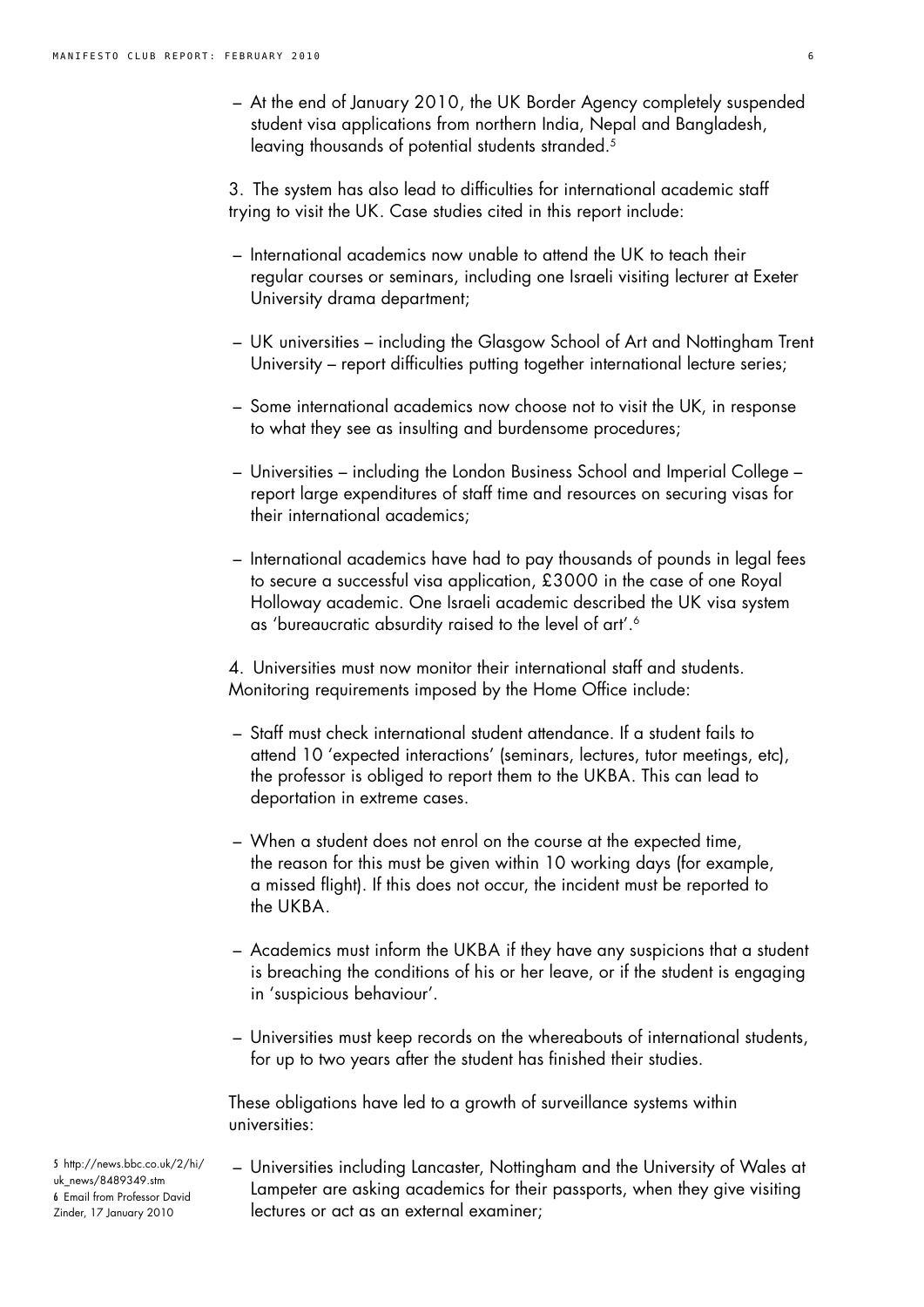– Universities including Sheffield and Queen Mary have introduced electronic registers for all students, to monitor attendance.

5. There has been a growing protest within UK academia against these new visa systems. Academics from universities including Goldsmiths, SOAS and the University of Brighton have said that they will refuse to comply with monitoring obligations. The Manifesto Club's petition against the new rules now has over 10,000 signatories. Academics quoted in this report argue:

- That monitoring destroys the relationship of trust between academics and students, and threatens the very ethos of academia;
- That the points-based system damages the reputation of the UK overseas, and will put off international students from applying;
- That the points-based system will reduce the attractiveness of the UK as a location for academic conferences and other collaborations.

6. This report calls for the complete review of the points-based system for students and academics - after which we hope the system will be scrapped, before more damage is done to UK academic life. We call for international students to be seen as a source of intellectual and cultural vitality, not as a security threat.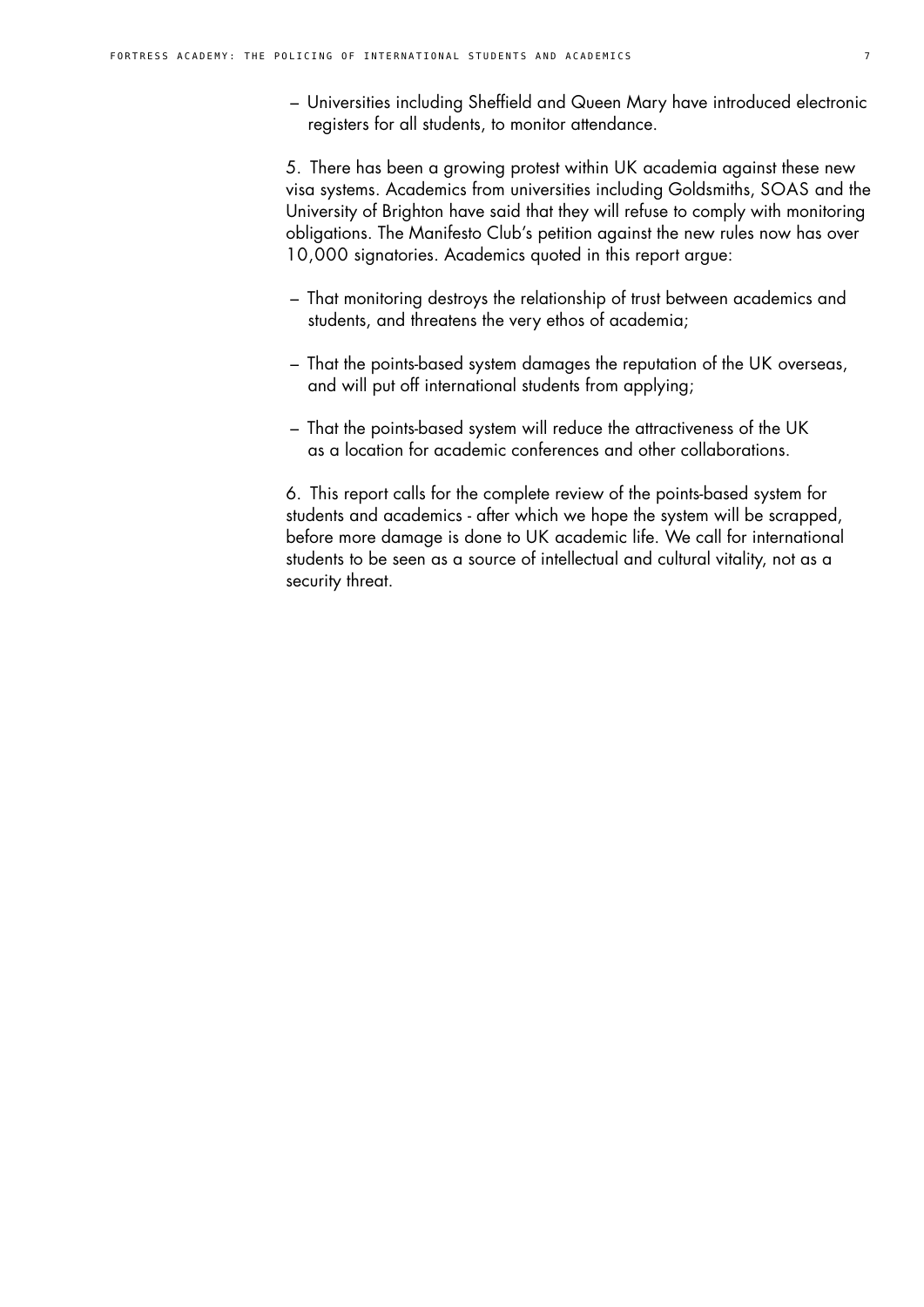#### **INTRODUCTION: THE POINTS-BASED VISA SYSTEM**

UK universities attract 513,570 international students each year,<sup>7</sup> along with thousands of international lecturers and tutors. In cultural terms this adds much to the intellectual richness of university life, drawing talent and experience from across the world. In financial terms, it translates into a total of £2.5 billion paid by international students in tuition fees alone, $8$  and offcampus expenditures estimated at £2.3 billion.<sup>9</sup> In total, universities gained an estimated £5.3 billion for fees, research, international conferences and business consulting revenues.<sup>10</sup>

This might be about to change, with the introduction of the points-based immigration system (PBIS) across universities on 31 March 2009. The scheme was inspired by Australia's skilled workers' scheme, but unlike the Australian model this system applies to all migrant categories – students, workers or dependants alike – and was designed to protect the UK from would-be terrorists, and the economy from 'excessive' pressure on the labour market and social security system.

The new scheme devotes two sections (known as Tier 4 and 2 workers) to the control of student and academic immigration. Under the new rules, prospective students or staff face higher costs, and tougher and lengthier procedures to obtain visas. Higher education institutions must now be licensed to welcome overseas nationals – and one of the conditions of the licence is that they have procedures in place to monitor overseas staff and students, and to report any suspicions to the UK Border Agency (UKBA). Failure to monitor or to detect problems could result in the loss of an institution's licence.

Complex and lengthy procedures, heightened financial barriers and an image of a protectionist, suspicious Britain, risk deterring prospective students and academics from coming to the UK. The huge backlog of applicants in countries such as Pakistan in early autumn 2009 could mean that coming to study in the UK does not seem such a good idea any more.

Although the system particularly affects students from certain 'risky' countries, its effects are worldwide. A recent report by the UK Council for International Students Affairs (UKCISA) found that 58.7% of all international students surveyed had experienced difficulties with the visa application.<sup>11</sup>

7 www.guardian.co.uk/ education/2009/may/21/moreoverseas-students-than-thought 8 www.guardian.co.uk/ education/2009/mar/31/ overseas-student-rules 9 www.universitiesuk.ac.uk/ Publications/Documents/ EconomicImpact4Summary.pdf 10 www.studyuk.learnhub. com/news/548-uk-universitiescontribute-99-dollars-billion-a-yearfor-economy 11 www.ukcisa.org.uk/files/pdf/

about/tier4\_student\_survey.pdf 12 Interview with Valérie Hartwich, 23 November 2009

This new visa system has been chaotically introduced, with many academics only recently finding out about the new rules. By November 2009 many academics were still either unaware or unclear about the new steps required to complete an application, and the new requirements placed on educational institutions and their personnel. Natalie Fenton, reader at Goldsmiths, University of London, said she had met colleagues from Brunel University who had only been informed of the points-based system in mid-November 2009. 12 Some academics – including Professor Luis Aguiar, senior lecturer at the Royal Agricultural College – only found out about the new system from inquiries made for this report.

Professor Wellings, chair of Universities UK international policy committee and vice-chancellor of Lancaster University, complained about the chaotic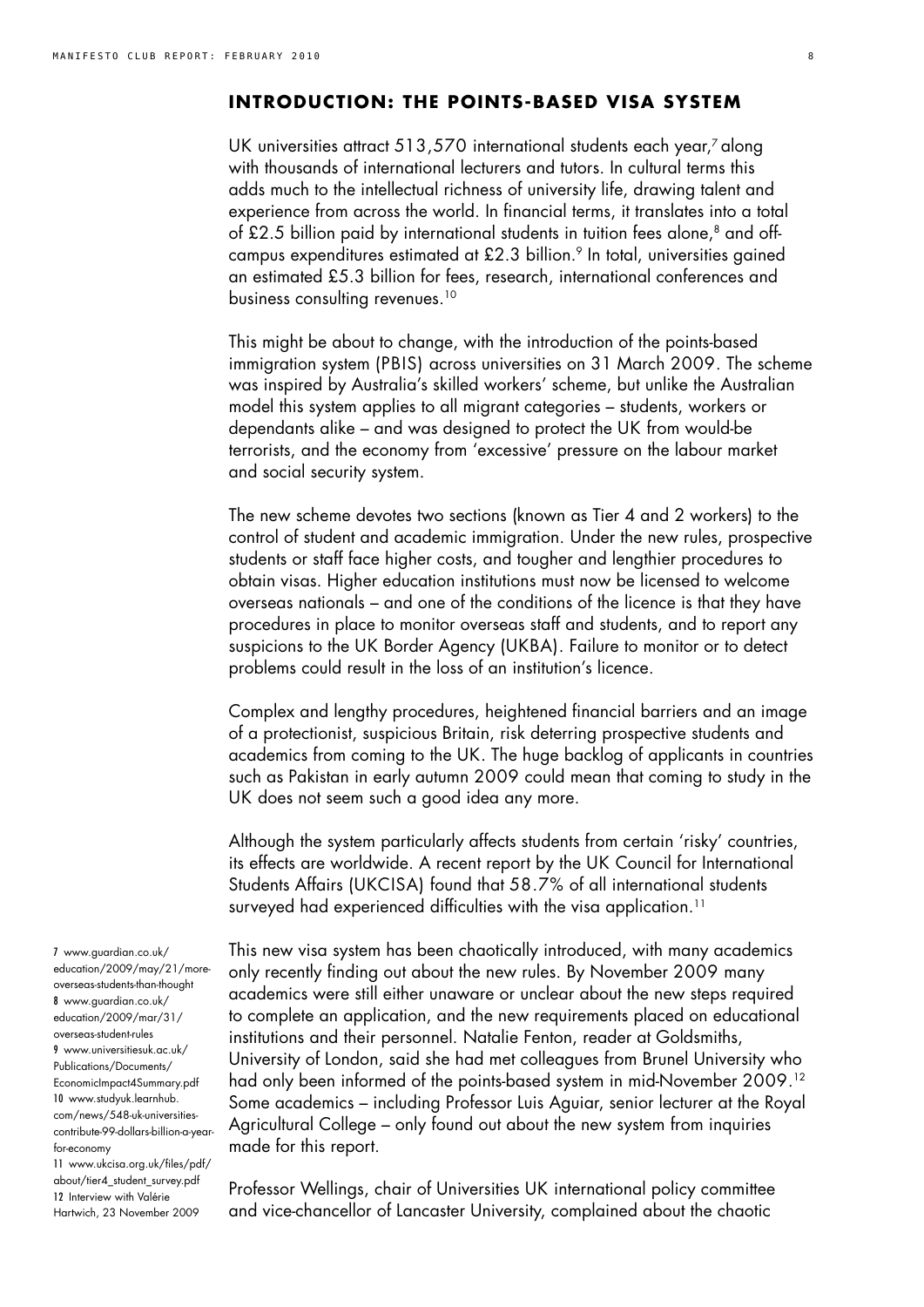implementation of the new rules: 'There is very little time for prospective and current students to understand the changes and the implications for them. Universities are large and complex organisations and three weeks is not sufficient time to enable them to understand and adjust policies and processes and even less time to advise new and current students. It is particularly difficult as these changes will come in halfway through an applications cycle.'13

The students applying for the 2010–11 intake could be facing still bigger hurdles. Many academics fear that bright people will be deterred from coming to the UK, especially if they are from what are considered to be 'risky' countries. A substantial loss of income for higher education institutions could ensue, at a time when government funding is steadily decreasing. Beyond the financial aspect, these proceedures threaten the very basis of education and research, which is founded on the free exchange of ideas.

Should non-Europeans students and academics start to turn away from UK universities, the diversity and dynamism of UK intellectual life would be severely affected. Michael Farthing, vice chancellor of Sussex University, declared: 'Shut the door to this potential, and all the opportunities that the 21st-century global village has to offer will be denied to our students, the education sector and the wider economy. Never mind ivory towers – we are now in danger of creating "Fortress Britain", where bona fide students are excluded by suspicion and bureaucracy.'14

*New requirements under the points-based visa system*

- Increase of visa application fees from £99 to £145 for students;
- A demand that students prove maintenance funds (up to £7200 for a one-year masters in London);
- Provision of biometric details, for which students must travel to a biometric centre either in their own or another country in their region. These details are used for issuing an ID card once in the UK;
- A licensing system for all educational institutions that wish to accept international students, leading to the vetting of educational institutions by the UK Border Agency (UKBA) and Home Office;
- Monitoring duties imposed on all higher education institutions, including monitoring foreign student and staff attendance.

13 www.universitiesuk.ac.uk/ Newsroom/Media-Releases/ Pages/immigrationChanges.aspx 14 www.independent.co.uk/ news/education/higher/michaelfarthing-new-student-visa-rules-riskcreating-fortress-britain-1837050. html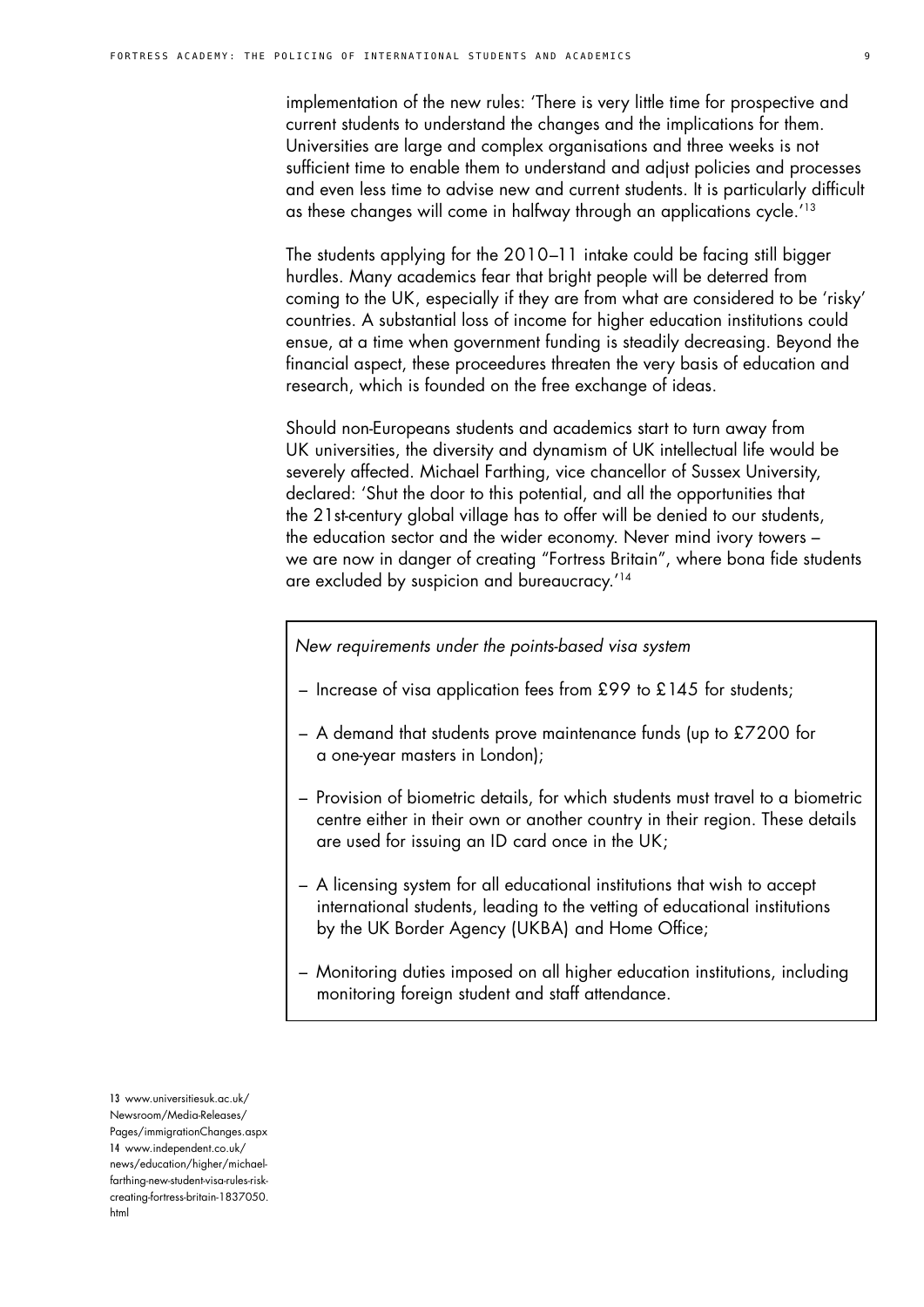#### **Experiences of a Chinese PHD Student**

A professor at a top business university reported the experiences of a Chinese postgraduate student whose PhD research he supervises. The case is still unresolved and must therefore remain anonymous.<sup>29</sup>

'She applied to the Home Office in January 2009 for a student visa-card to complete the PhD and attend her viva examination. It arrived in April but was not issued until 30 September 2009 (the formal date for submission of her thesis), not allowing any time for her to attend the essential viva examination. So she returned it to request they correct the date to cover the examination period, enclosing a letter from the university authorities requesting her visa be extended to 30 June 2010 to cover the examination and the time required for any corrections to the thesis.

The UKBA kept the visa-card from April until December. During this period the student telephoned UKBA on many occasions, but (a) the telephone number they provided in their correspondence was incorrect; (b) every call would take 15–30 minutes to reach a human being, and (c) on every occasion she was told, eventually, that they could not tell her anything about her case. On one occasion she was asked to re-send the letters and details via registered mail. She wrote a further three times to the Border Agency, including letters of support from the university. During this time her grandmother died in China, but the student could not return home for the funeral as she had no UK visa and effectively could not leave the UK in the 9 months April–December. So during that period, she had to cope with the constant worry about the visa, having no income (without a visa one is not allowed to work), being unable to travel outside the UK, and with the inevitable stress of writing-up her PhD thesis – the culmination of 4 years' work.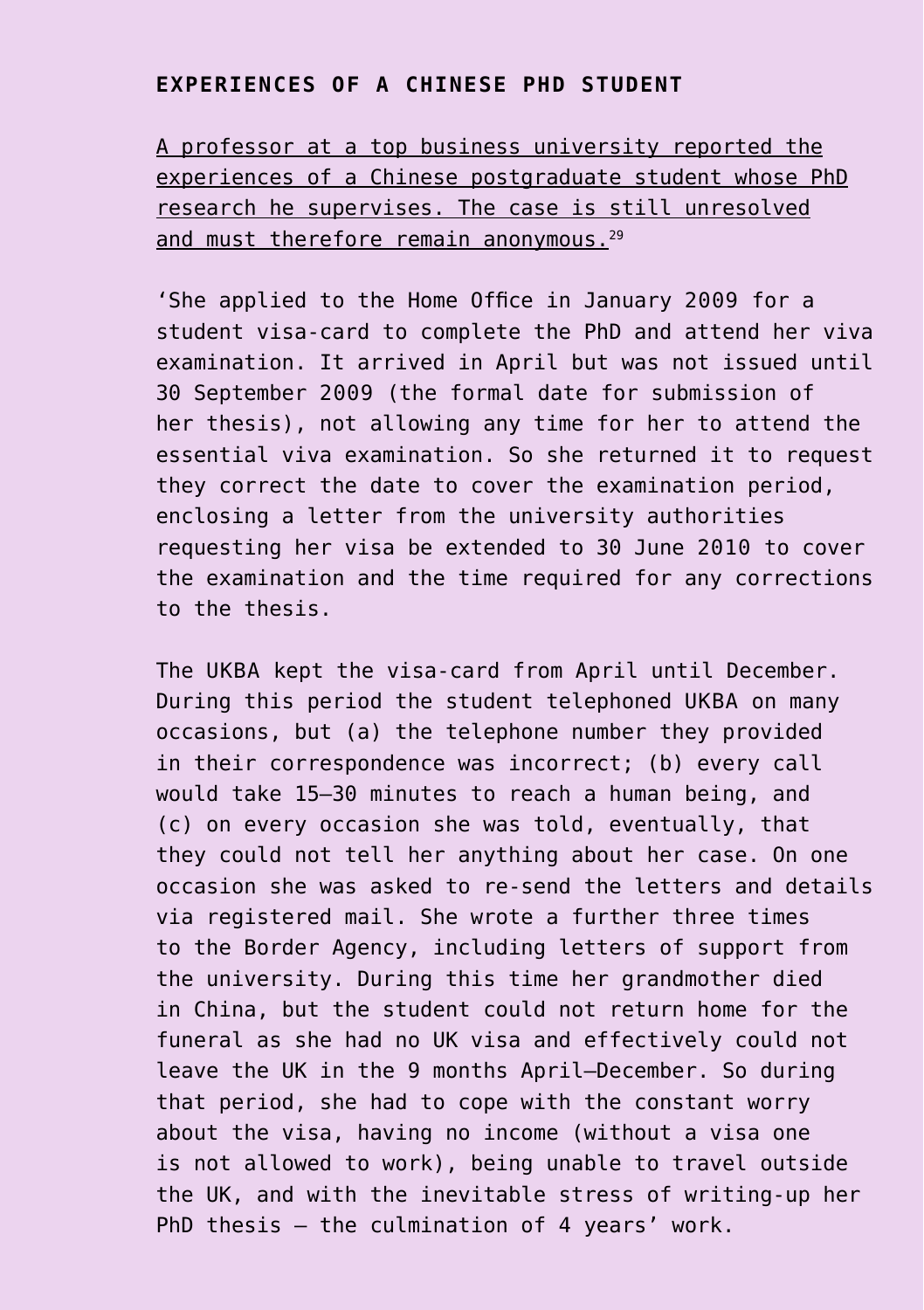The complications continue. The current position is that her visa finally arrived on 15 December but expires on 30 January 2010 – her PhD viva examination is now scheduled for mid-February. She will now have to apply for a completely new visa, at a cost of £500, to cover the examination period and the time for any corrections to the thesis. And who knows how long it will take to get a new visa?

She cannot obtain her doctorate qualification without attending the viva exam, so she needs a new visa-card – but she runs the serious risk it will take another 9 months to obtain, during which time she will be without a passport or visa or income, and unable to leave the UK. Needless to say she has formed the opinion that the UK does not want Chinese students, and the Border Agency rules and processes make studying here extremely difficult, and they are designed to extract more fees. She also has contact with other students who have had similar experience.'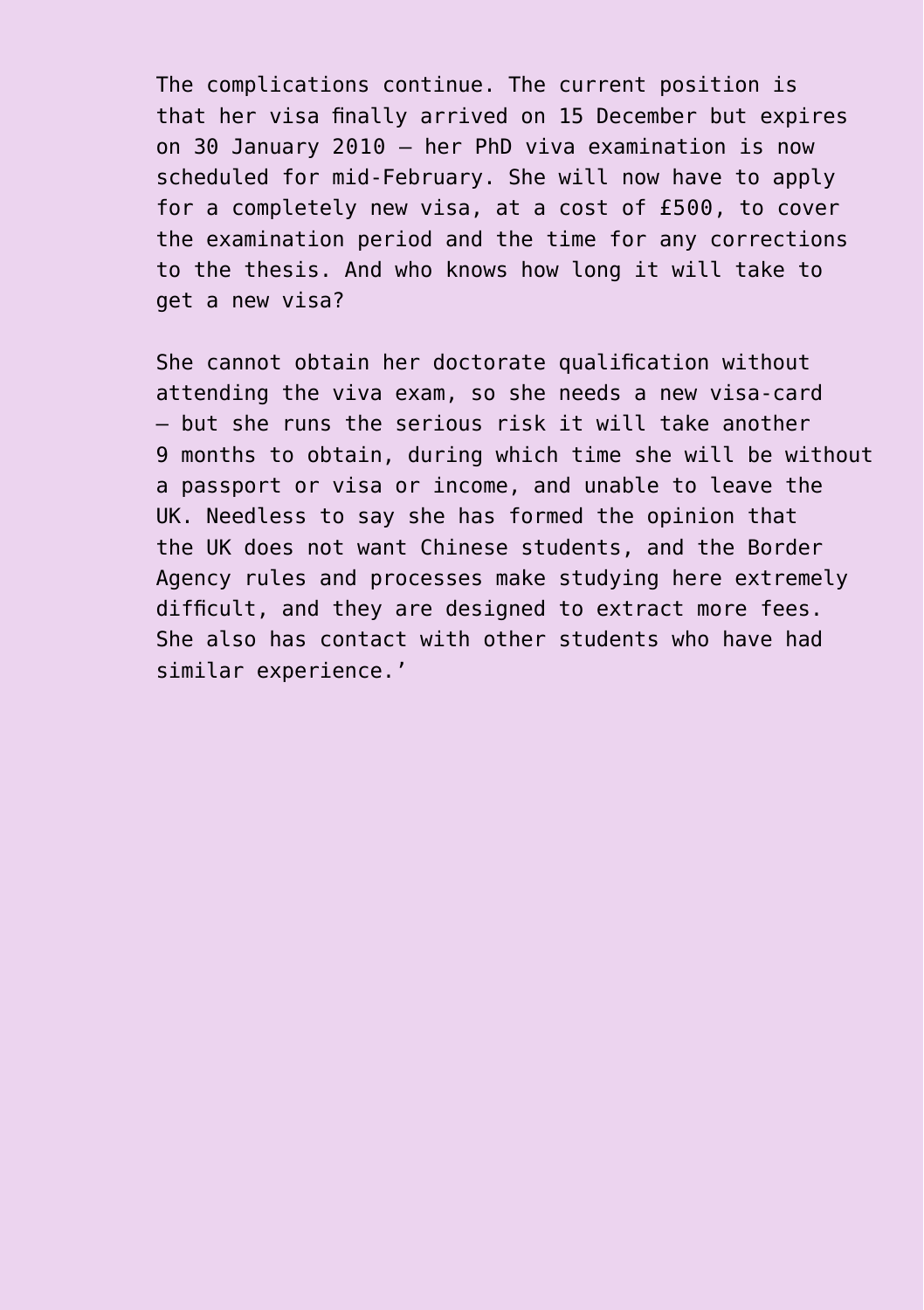others were stranded abroad, since not all countries possess centres equipped to collect biometric data, so they had to travel to another country in their region to submit their application.

Some universities decided to tape lectures and post them online, in an attempt to minimise disadvantages for delayed students.23 This has its limits as a stopgap, as only so much can be adequately taught or learned at a distance. Kent academics observed that many of these backlogged students had 'paid thousands of pounds in advance payments of fees, not to mention the hefty non-refundable visa application fees and deposits in UK accounts required under the new immigration regulations.'24

It appears that disruption will continue for the 2010–11 intake of international students. At the end of January 2010, the UK Border Agency completely suspended student visa applications from northern India, Nepal and Bangladesh, leaving thousands of potential students stranded.25

#### A bureaucratic nightmare

New visa application forms are tricky to fill in, even more so for individuals whose first language is not English. The UK Council for International Students Affairs (UKCISA) surveyed 2777 new international students in UK universities, 58.7% of whom experienced minor or major difficulties with the visa application (45.1% had minor problems; 13.6% had major difficulties).<sup>26</sup> The UKCISA suggests that part of the problem was the multiplication of bodies involved in the application process, resulting in contradictory information being given by different official bodies.

Once overseas students have made it to the UK, changing educational institution (for example, to do an MA at a different university, or to follow a PhD supervisor) means the process must be restarted, and new fees repaid.

Matthew Fuller, reader at Goldsmiths, University of London, said that international students tend to hope that there will be some understanding regarding minor mistakes in their applications. But increased bureaucracy and formalism leaves little room for clemency and error. Forms with the smallest of mistakes are discarded; individuals recede behind numbers, boxes and references. Students have been rejected by the UKBA for having written 'Malaysian' instead of 'Malaysia' under country, or for the colour of the background used in their photographs.27 Professor Julian Birkinshaw, London Business School deputy dean for programmes, reported that one student had been rejected because a copy of a degree certificate had been submitted rather than the original.<sup>28</sup>

Another applicant was refused for supposedly not having supplied A-levels results, when those were contained in the very same envelope enclosing the refusal. This student said: 'the Embassy was not helpful and rejected my application the second time based on their claim that I have not provided them with my Bachelors transcript as on the visa letter. Ironically, when they returned the package to me, my transcript was in it.'30 The UKCISA survey found that 10% of respondents had to apply more than once to obtain a visa, and felt that the first refusal had been 'unreasonable'.

23 www.guardian.co.uk/ global/2009/oct/14/overseasstudents-fees-visas 24 www.kent.ac.uk/nslsa/ content/view/58/255/ 25 http://news.bbc.co.uk/2/hi/ uk\_news/8489349.stm 26 www.ukcisa.org.uk/files/pdf/ about/tier4\_student\_survey.pdf 27 www.ucu.org.uk/media/pdf/ k/g/pbs\_seminarreport\_apr09. pdf 28 Email to Valérie Hartwich, 10 December 2009 29 Email to Valérie Hartwich,

16 December 2009 30 www.ukcisa.org.uk/files/pdf/ about/tier4\_student\_survey.pdf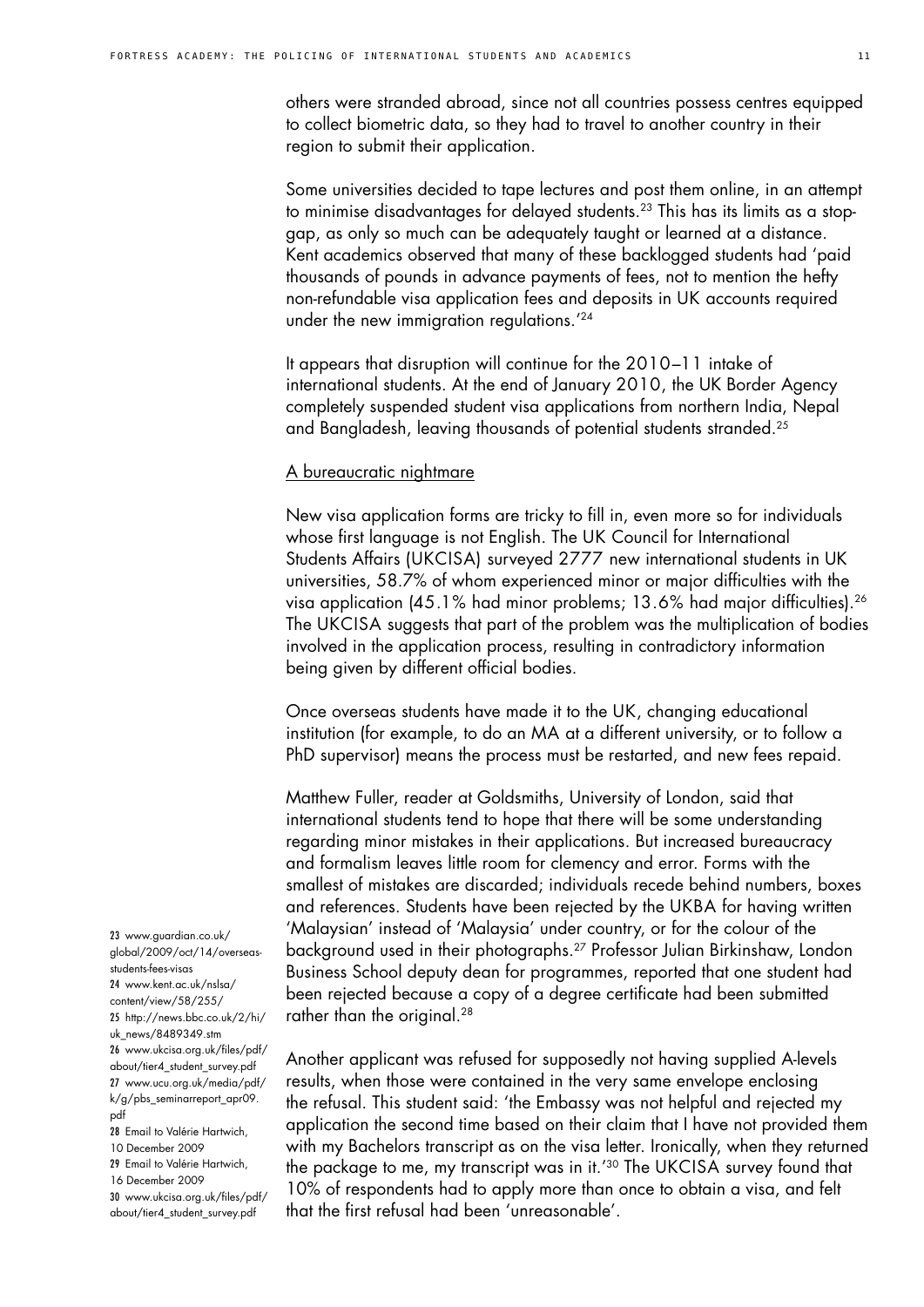One US student who started a Finance Masters at LSE in October 2009 almost lost her chance to do so when, although she had submitted all the necessary documentation in June 2009, she was informed that proof of sufficient funds now needed to be held in a bank account under her own name (rather than her parents' account, as before).<sup>31</sup> Having complied, by August 2009 she still had no news and, unable to obtain a response over the phone, she flew from San Francisco to the centre in Los Angeles now holding her visa application. Having talked her way into a personnel-only building, she was told her bank statements had been received but that they were now waiting for the rest of her application. She pointed out that her application had by then been sitting in a file for some months. Only after such concerted efforts was she eventually granted a visa.

For some students, the application process can result in substantial strain. Dr Richard Povall, from the arts and performance department of Falmouth university, Devon, reported the consequences of the process of the visa application for one US student: 'The stress of going through the visa process triggered an onset of an illness that he had not had a problem with since childhood.'32

Students often bear the costs of administrative errors. A student from New Zealand, who had applied to Goldsmiths from within the UK, said she had been the victim of a mistake by the university administration, and will shortly have to fly back to her country to prove her identity. 'In late august I received my visa letter from Goldsmiths with a "typo" saying I was from Japan. I repeatedly called and emailed the administration in the course of the month, but never obtained a reply. I then sent my application, fearing I might otherwise miss the semester. Late September I was refused by the UKBA.'33 Goldsmiths' administration has since then agreed to refund her tuition fees, and has also offered to refund the visa application fees. It apologised for the clerical error, but maintains that it is her fault since she came under a tourist visa, instead of a Tier 4 Visa.

The student comments: 'Currently, the price of a flight is a great concern to me, as a one-way flight to New Zealand is around \$1000. The fact that I was to study post-colonial studies only makes my case the more ironic.'34 She has thankfully secured the support of the university's Students' Union.

When visas are refused, the new visa system has an internal rather than external review system, with questionable impartiality. Universities UK (the largest representative body for the higher education sector) had attempted to retain the previous appeal system for the first two years of the points-based system, because it feared teething problems, and knew the old system worked efficiently.35 Given the low chances for a rejected student gaining a successful review, and the average waiting period of 28 days, a second application (complete with fee repayment) often seems like a better option than appealing.

#### Penalising poorer students

As the name indicates, the visa system is based on gaining a required number of points. For students who have gone through this process, it is obvious that the major criterion is financial (this accounts for 10 out of 40 points).

31 Interview with Valérie Hartwich, 19 November 2009 32 Email to Valérie Hartwich, 11 December 2009 33 Speech at Goldsmiths, 2 December 2009 34 Speech at Goldsmiths, 2 December 2009 35 Interview with Valérie

Hartwich, 8 December 2009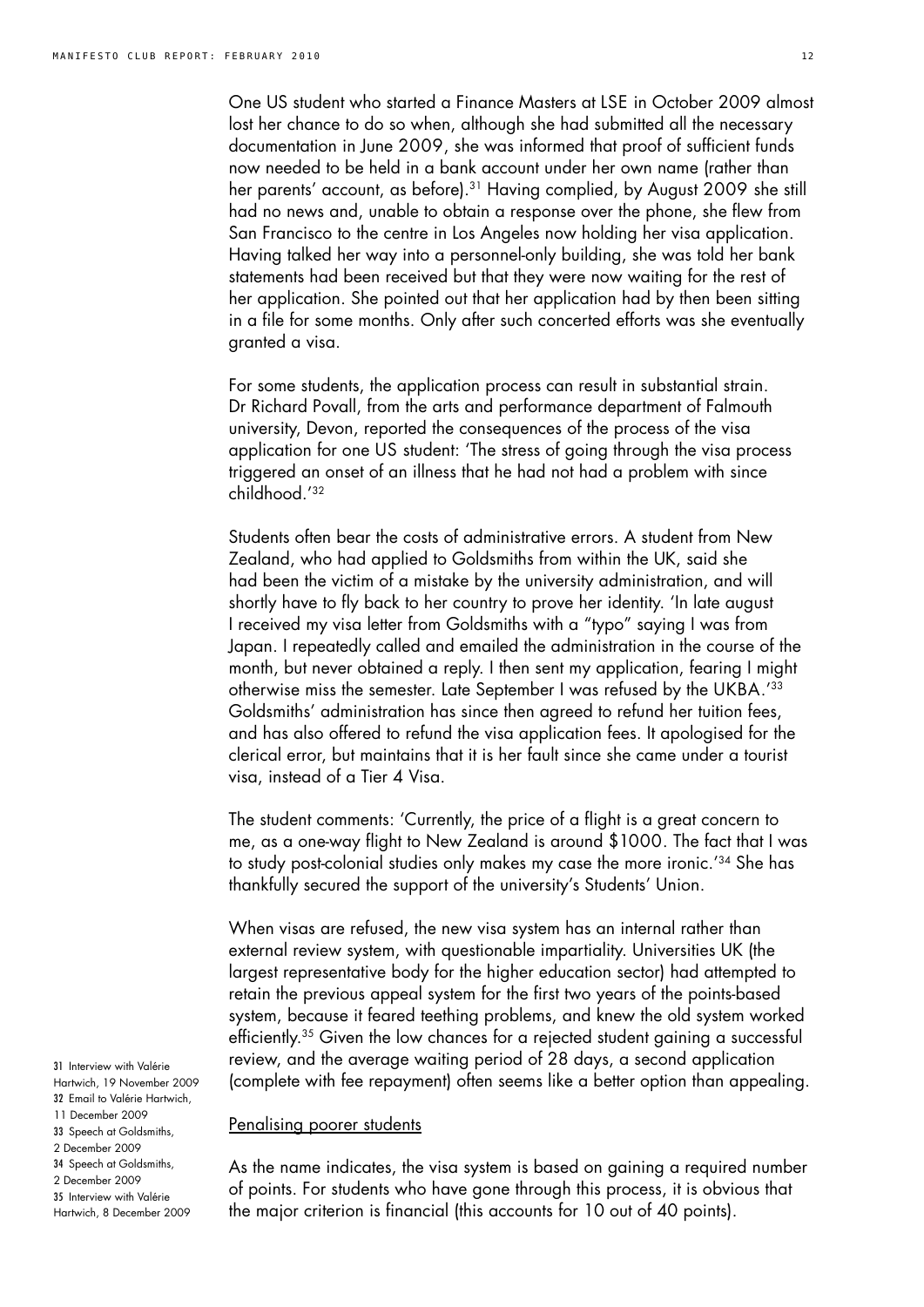#### **THE EFFECT ON STUDENTS**

#### The students who didn't start term

By October 2009 the new system was under severe strain, with 14,000 applications still waiting to be processed in Pakistan alone. The UK home secretary reportedly flew in to assuage the Pakistani government, concerned that thousands of its nationals would lose university places they had been offered or face difficulties reclaiming advance fees.<sup>15</sup>

Simeon Underwood, academic registrar at LSE, reported an increase of late arrivals in autumn 2009, and in some cases the university agreed to defer offers to 2010 because of students' difficulties obtaining visas in time.<sup>16</sup> At Queen Mary, University of London, head of international office Pat Power reported that by early November 2009 about 25 students, mostly Pakistani, had not been able to start their studies because of visa delays.<sup>17</sup>

Dominic Scott, chief executive of the UK Council for International Student Affairs, says that between April and June 2009, '35% of [student] visa applications from China were refused. Some 49% of applications from India and 21% from the United States were rejected.'18 Overall, he told us, there was an initial 100% increase in the rate of visa rejections in spring 2009, rising from around 25% to around 50% of applications rejected. How many of those were bogus students? Dominic Scott highlights the fact that 'there were 23,000 students who only got their visa on a second or third application', and suggests that 'these were genuine students who were tripped up on minor technicalities.'19

Education agents in Asia are increasingly advising students to apply in Australia, where delays for issuing visas can take as little as two weeks<sup>20</sup> – a speedy handling compared to the six to eight weeks with the UKBA. Acceptance at British educational institutions depends on providing certified educational qualifications, but these aren't normally issued before early summer. With the prospect of an average six weeks waiting time, and university courses generally starting in September or October, this leaves little time.

Problems are heightened by the fact that international students often start courses earlier than other students. Dominic Scott says that his organisation received reports that 'significant numbers of students arrived late for preliminary language courses and some were not able to arrive and start their studies at all, in October, because of delays in processing.'21

The Kent Socio-legal Newsletter reported that in November 2009 a successful applicant for a PhD was still waiting in Islamabad for her passport, submitted in June 2009, to be returned from the British High Commission.<sup>22</sup> She was told that she might have to wait another 45–60 days. It is standard procedure to submit one's passport for the duration of the visa application process, so most individuals make the necessary arrangements to ensure they will not need to travel in the meantime. But with the difficulties experienced in processing applications, this has effectively restricted the movement of tens of thousands of individuals. Individuals stuck in their own countries are lucky, however:

15 www.guardian.co.uk/ world/2009/oct/04/visapakistan-uk-students-university 16 www.guardian.co.uk/ world/2009/oct/04/visapakistan-uk-students-university 17 www.london-student. net/2009/11/02/new-visarules-prevent-international-studenttaking-up-places/ 18 www.guardian.co.uk/ education/2009/jul/21/ visa-rules-deterring-overseasstudents-to-uk 19 Interview with Josie Appleton, 26 January 2010 20 www.guardian.co.uk/ education/2009/jul/21/ visa-rules-deterring-overseasstudents-to-uk 21 Interview with Josie Appleton, 26 January 2010 22 www.kent.ac.uk/nslsa/

content/view/58/255/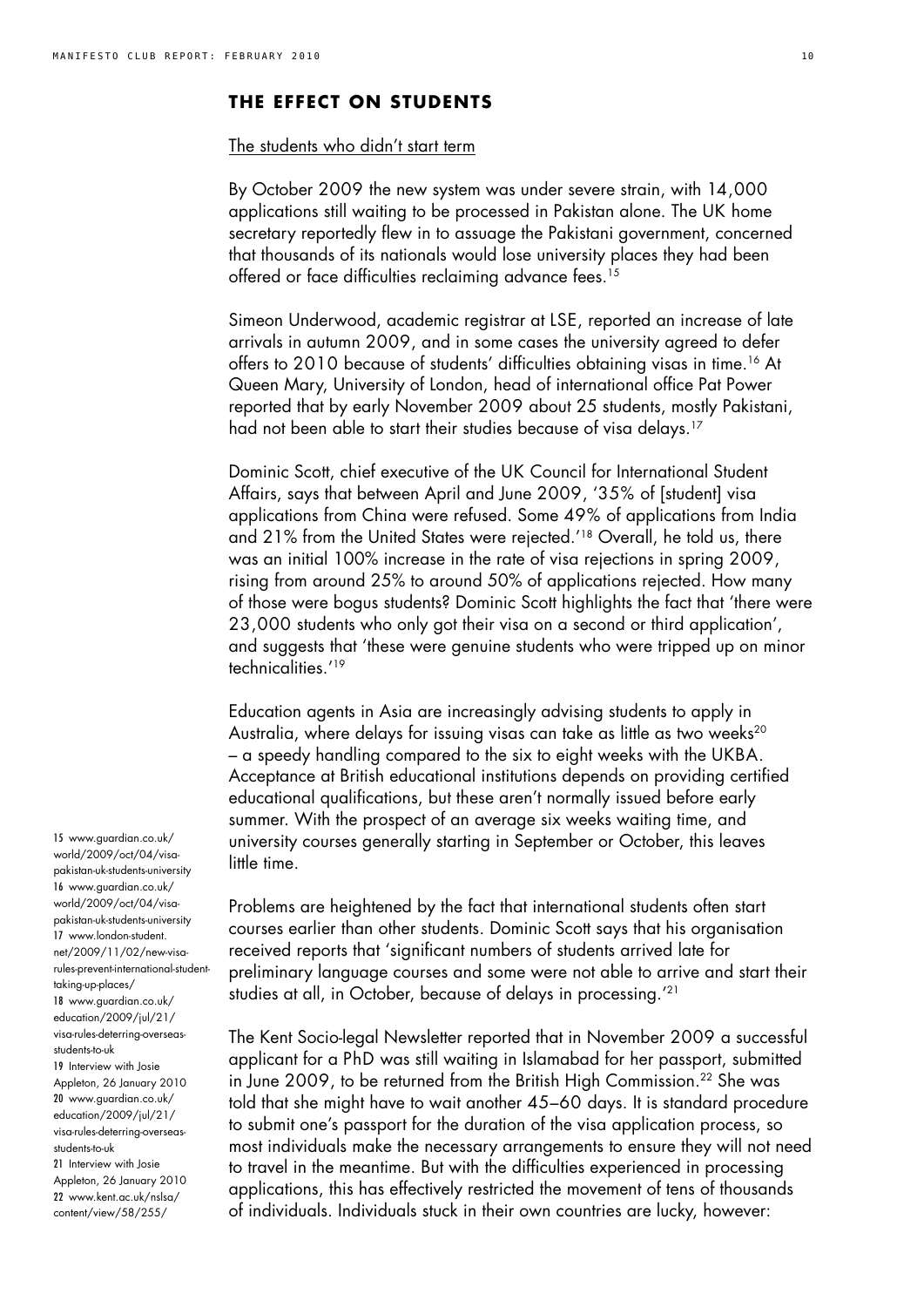The new system introduces more stringent financial requirements for students. First, there are higher visa application fees, increased from £99 to £145 (65% of the UKCISA's survey respondents found these costs unreasonable).36 In addition, the UKCISA survey found that '43% had to pay up to £50 in additional costs such as attending biometrics appointments or arranging translation of documents, etc; 20% up to an additional £99, 15% up to additional £200 and 16% £200 or more'.37

Not all countries are equipped with centres to take candidates' biometric details, meaning that applicants may face additional travelling costs. Countries without visa application centres include: Afghanistan, Antigua and Barbados, Benin, Bhutan, Burundi, Eritrea, El Salvador, Laos, Lesotho, Madagascar, Mauritania, Tajikistan, Togo. It appears that applicants from the poorest countries are bearing the heaviest burden.

Even when biometric centres do exist in one's country, there generally is only one centre, meaning internal travelling costs if one lives far from the major city where it tends to be located. Brazil has only one centre in Rio de Janeiro, which, if you are from Manaus, is not a small distance. Australians from Sidney need apply in Canberra. It is not surprising that 38% of the respondents to the UKCISA survey said they had 'encountered difficulties in the cost and/or time of travel for biometrics'.38

In addition, students are now required to show that they hold thousands of pounds in funds – for example, £7200 is now the minimum required for applicants for a one-year masters in London. These funds must be held in a bank account for 28 days prior to arrival. The matter is confused by the fact that the currency used by most applicants is not pounds sterling, and UK authorities apply different exchange rates to the market level, which can lead to the applicant ending up short of the required sum by as little as £10.

Other changes to the system have also created problems. Many international organisations financially vouch for the daughters and sons of their employees - but under the new system, the official documents they provided were not accepted as proof that the applicants had sufficient funds to support themselves. The son of a UN employee in Vienna was originally refused a UK visa on these grounds.39

Overall, it appears to be genuine applicants from modest backgrounds who suffer the most from the changes introduced by the points-based visa system. This equates to an unreasonable selection on the basis of money, rather than talent. Dr Povall from Falmouth university, Devon, reported the case of a Zimbabwean student unable to come to the UK: 'The Zimbabwean student, who was desperate to come and had been trying for three years, in the end gave up. She simply was not able to raise the funds necessary to meet the new regulations, even though she had spent the previous year finding enough money for her to qualify under the old rules.<sup>'40</sup>

about/tier4\_student\_survey.pdf 37 www.ukcisa.org.uk/files/pdf/ about/tier4\_student\_survey.pdf 38 www.ukcisa.org.uk/files/pdf/ about/tier4\_student\_survey.pdf 39 www.timeshighereducation. co.uk/story. asp?storycode=408832 40 Email to Valérie Hartwich, 11 December 2009 41 Speech at Goldsmiths,

36 www.ukcisa.org.uk/files/pdf/

2 December 2009

One South Korean fine arts undergraduate student at Goldsmiths recounted the difficulties securing the sums required.<sup>41</sup> She had to ask her parents for help, who despite being home-owners did not have sufficient available funds. The family then turned to an uncle for additional support. As the funds must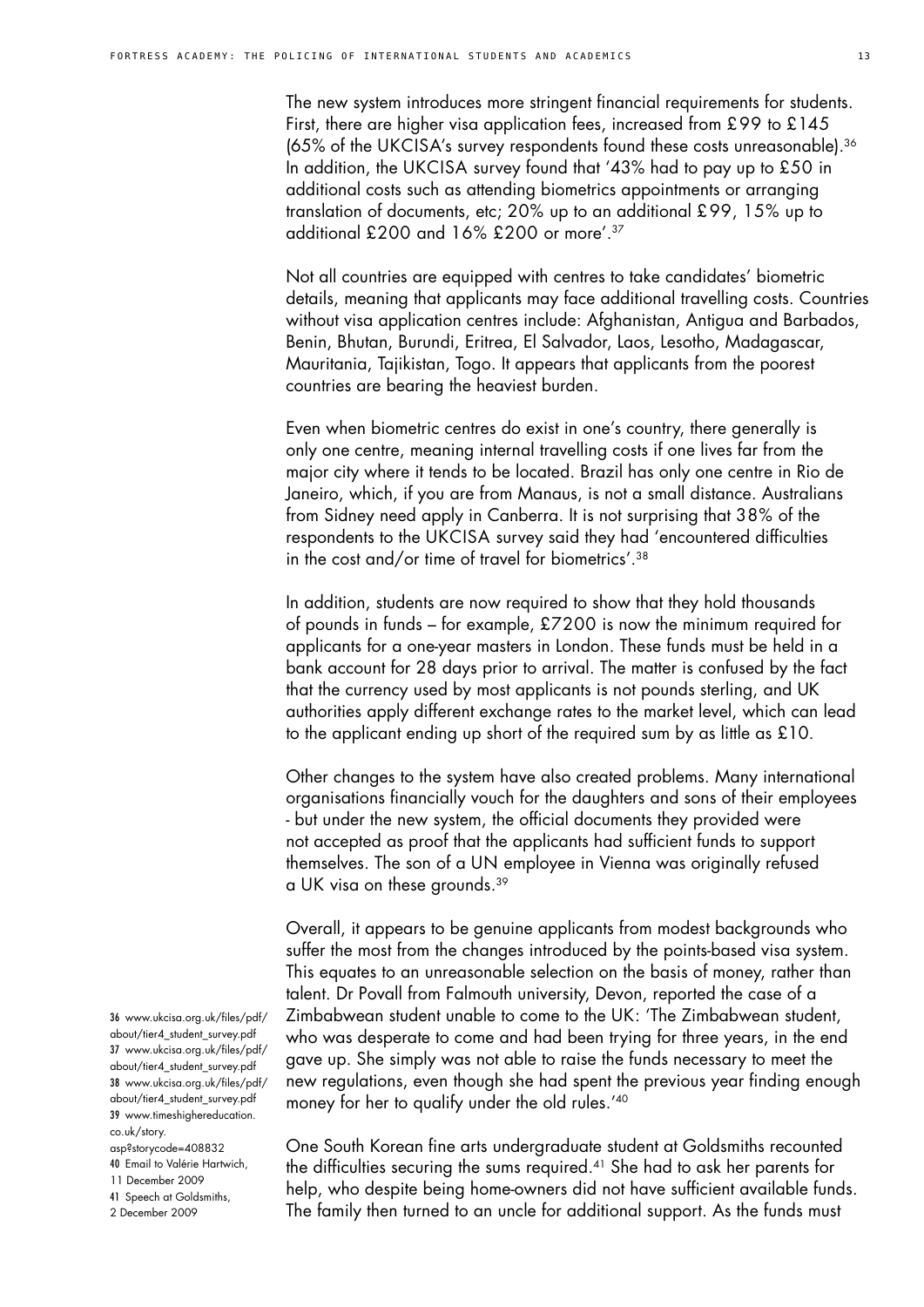remain in a bank account for three months prior to arrival in the UK, the financial requirements of the points-based system could mean that families lack funds in case of emergency.

Kent academics also report that changes in financial requirements are impacting on international students already in the UK system. 'Administrative staff at one institution have told us … that students here whose families have been affected by the recent earthquake in Pakistan are suddenly finding their financial situation dramatically altered − many have no family income to help support them now. In the past, the students could have negotiated a payment plan for their fees, but no longer – they are required to have funds in the bank.'42

These financial tests have little rationale in terms of preventing terrorist threats. It is likely that members of terrorist organisations would have no difficulty coming up with money to travel to collection centres, apply and show a wellstocked bank account. Furthermore, as a University and College Union (UCU) interviewee observed, '9/11 and the 7/7 attacks have both shown that terrorist threats can come from well-to-do, educated backgrounds and homegrown groups'.43 The failed attack on a Detroit-bound jet in December 2009 − attempted by the son of a major Nigerian businessman, who had studied at UCL − comes as further evidence for this.

The result of financial tests is likely to be counterproductive. According to Matthew Fuller, reader at Goldsmiths, 'the increased financial selection induced by the [points-based system] will make individuals more dependent on loan agencies and financial manipulations.'44 Indeed, one Indian undergraduate reported the growth of loan companies who would transfer the required sum into a students' bank account for the required period, to past the UK visa test, after which the sum must be returned 'plus a cool cut for the loan company'.45

Academics from developing countries often have more difficulties gaining a visa, and experience this as a form of economic discrimination. Visiting Artists petition signatory Dr Nhamo Mhiripiri testified: 'I was personally a victim of the visa system when Oxford University invited me to a conference where they were paying for my accommodation and transport. The poverty of my country [Zimbabwe] was the major reason I was denied a visa.'46 In a St Andrews University survey, 66% of current overseas students said that they would be unwilling or financially unable to study in the UK, had they applied under the new regulations.47

42 www.kent.ac.uk/nslsa/ content/view/58/255/ 43 Interview with Valérie Hartwich, 20 November 2009 44 Interview with Valérie Hartwich, 18 November 2009 45 Interview with Josie Appleton, October 2009, Warwick **University** 46 Testimony, Visiting Artists petition: http://www. manifestoclub.com/visitingartists 47 www.st-andrews.ac.uk/~ucu/ pdf/pbi/pbi\_booklet.pdf

#### **THE EFFECT ON ACADEMICS**

Overseas scholars are also facing logistical difficulties taking up UK academic posts. Kent academics cite the case of a young academic offered a lectureship after completion of his doctoral studies in Britain. The authorities first lost his passport, so he had to resorted to using a 'premium service' visa application, costing £800, to secure the permit in time for the new term. Unfortunately,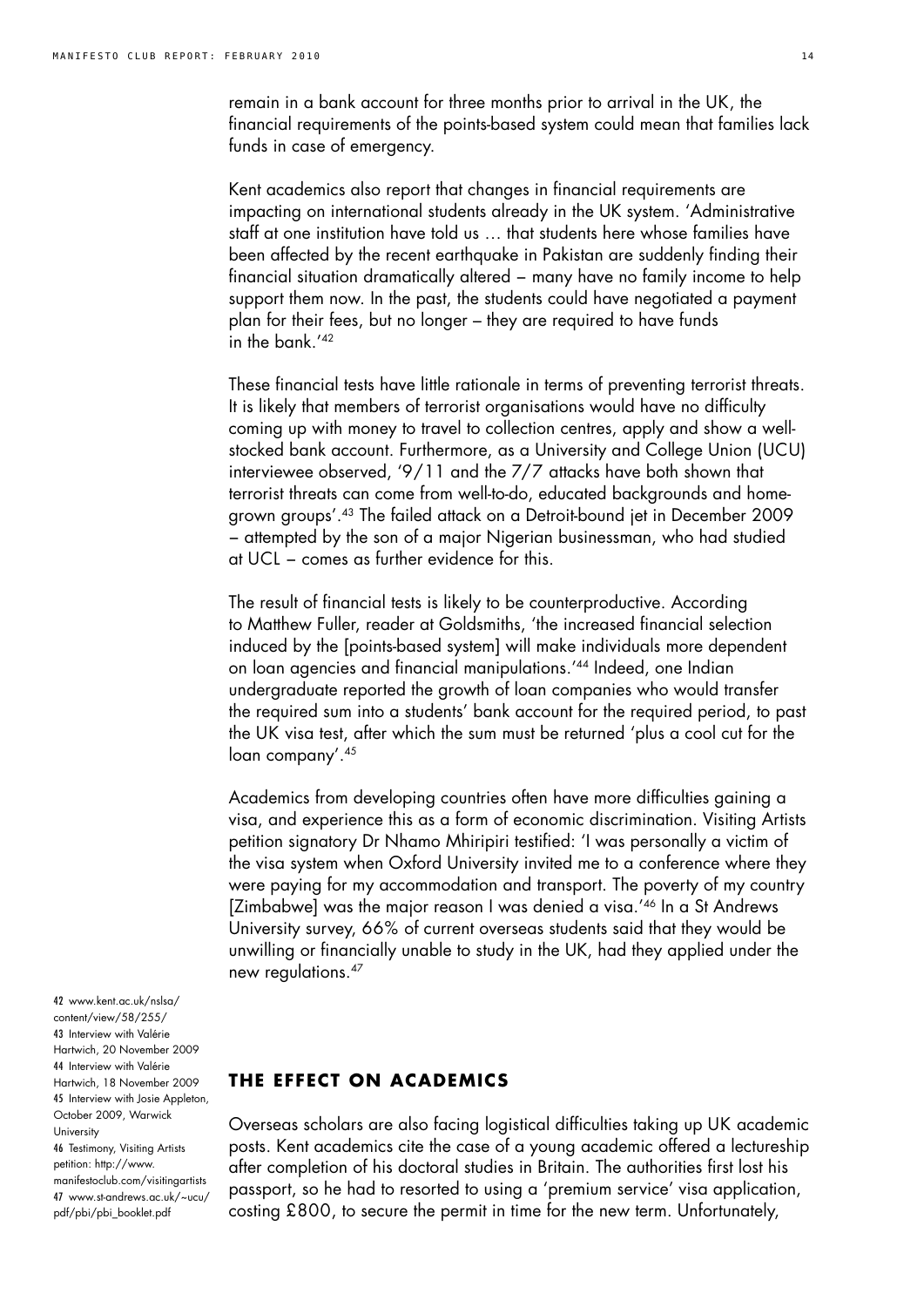#### **Experiences of an Israeli Academic**<sup>52</sup>

David Zinder, professor emeritus in theatre arts at Tel Aviv University for nearly 30 years.

'For a number of years I have been a regular visiting teacher at the drama department of Exeter University, and until two years ago my course had become a regular part of the curriculum – a two week intensive workshop for which the students were graded by me.

Last year I was invited to come in March to do my scheduled course and as a result of the strictures of the new UK Border Agency regulations I had to cancel my visit and my course, causing havoc to the year's curriculum. The reason I couldn't get to the UK was because I had to fill out reams of questions, provide notarised, fully translated documentation of my bank statements from three months prior to my entry into the UK, as well as fully translated, notarised copies of three months of my pension slips. Even if I had managed to complete all of that, and pass the scrutiny of Consulate officials, then this material plus my actual passport – not a photocopy – were to be sent to Istanbul, which is apparently the Middle East "visa centre" and then it was supposed to take, according to the UK Consulate in Israel, anywhere between "two weeks to two months" to get the visa  $-$  if all went well. No explanation was provided about what I would do if I needed my passport during that time (except for a Consulate official who told me that in that case I should go to Istanbul to try and expedite the matter – not realising that without a passport I could not get to Istanbul!).

Since indeed I was in need of my passport for professional and personal needs and could not relinquish it for two weeks to two months, I had no choice but to cancel my trip.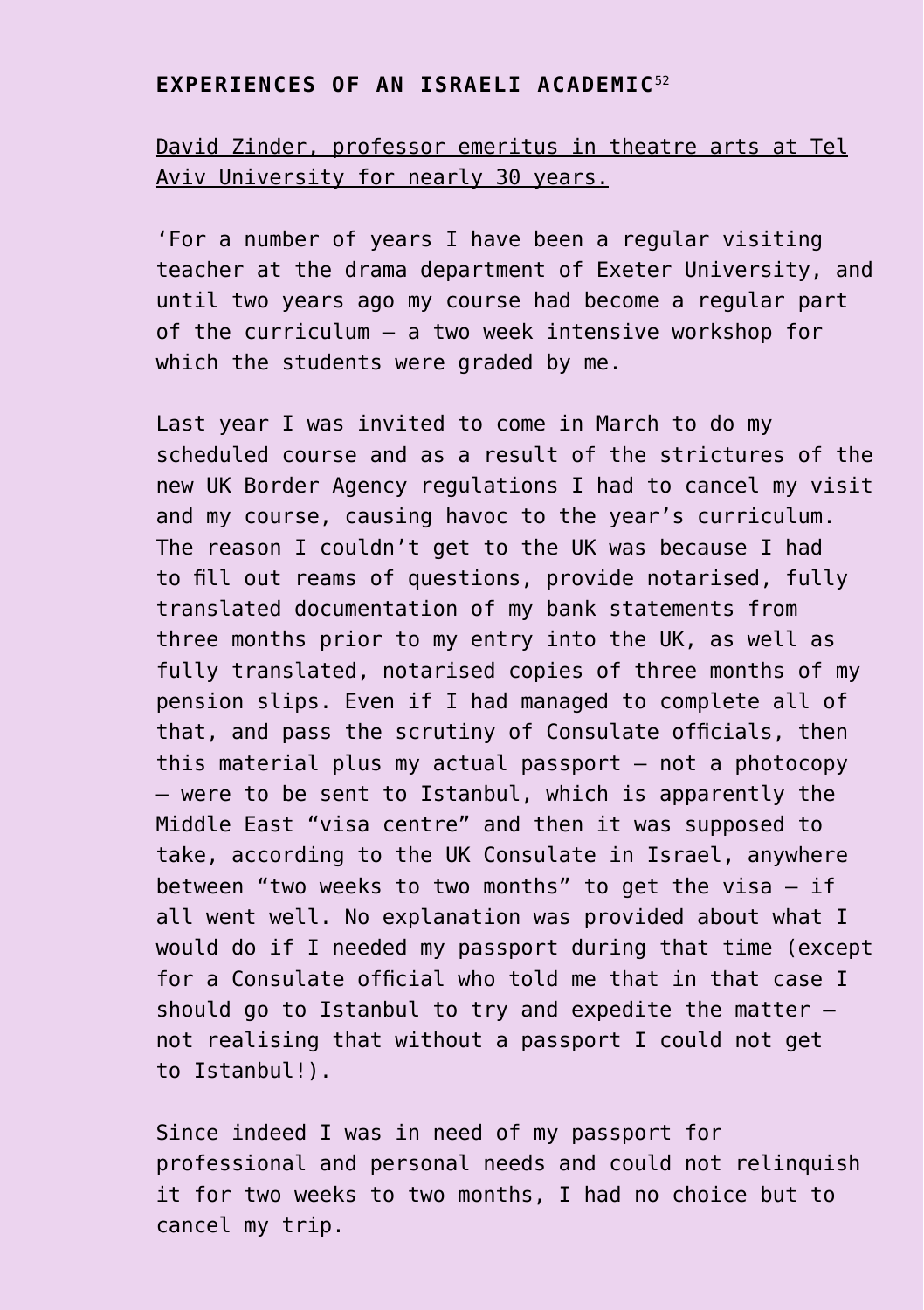This year I was invited again, and despite a tight schedule of trips prior to my trip to Exeter I thought it might be possible. I was pleased to hear from Exeter that in fact I don't require a visa but that I do need to get a Certificate of Sponsorship from Exeter which requires a "letter from an A-rated sponsor" confirming that they will maintain and accommodate me for the time I will be there. This requirement threw the university into a tailspin because  $-$  bureaucracy being what it is  $-$  they are an A-rated sponsor but cannot issue a letter confirming that they will maintain and accommodate me unless they give me a loan – which they cannot do because I am not staying long enough (ten days) in the UK for them to give me a loan. This is bureaucratic absurdity raised to the level of art!

I am being paid by the university for my trip, my accommodations and a fee, all of which is more than what the UK Border Agency requires me to prove that I have in my account for the three months prior to my arrival, and yet they can't get it together to provide me with the letter.

What I am now required to do, apparently, is arrive in the UK with some sort of documentation of my bank balance and my salaries, etc. and show them on entry to the UK. I can only assume that the complexities of these arrangements are such that the passport control people will have no idea what I am talking about and ask me to turn around and return to Israel.'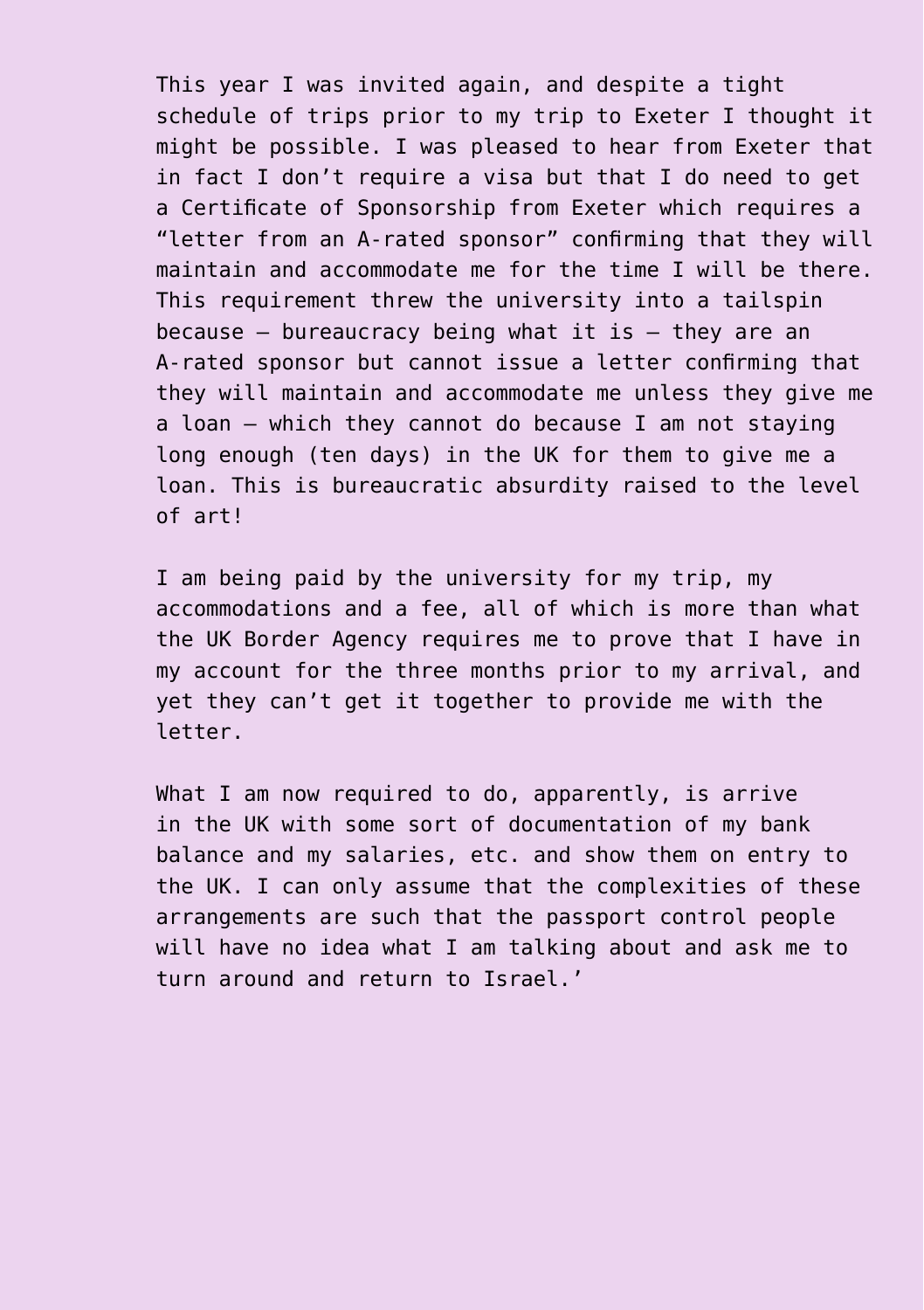despite the additional cost, no 'premium service' appointments were available at that time in London. UKBA suggested he travel to their Liverpool or Scotland offices. The affair was solved by paying another £1400 to a private immigration agent who ensured the application was processed in time.<sup>48</sup>

Indeed, money appears able to solve all kinds of bureaucratic situations. One Royal Holloway academic spent around £3000 in fees to the UKBA and a solicitor, to have his visa application approved. The time consequently lost was time not devoted to a major research project, funded by the British Council. Furthermore, he was unable to attend two international conferences since his papers were being held for processing. He had this to say: 'The British tax payer (including myself) did not get value for money for what they paid me these past ten months as an academic because I was preoccupied trying not to get deported rather than doing my job. Is it too much to ask that the UKBA be able to do its job competently and that one branch of government not implement policies without considering their impact on the goals of other branches of government, not to mention the people themselves?'49

The system also appears to lack regard for academics' home situation. Academics taking up posts in the UK frequently come with their family, and relocating a partner and children takes time, but they are required to start working only a short period after having received their permits.

Financial criteria can also be quite demanding, even for high earning individuals, and more so for scholars at the beginning of their career. Academics must show that a total sum of £2800 for the academic, and £1600 for each accompanying dependant, have been held in a personal bank account for three months prior to arrival. For a lecturer with a husband and two children, this means a total of £ 7600.

Professor Julian Birkinshaw, London Business School's (LBS) deputy dean for programmes, said that his institution was concerned that the rules were causing delays in the recruitment of international academics. 'We're very worried. We're hearing different stories from the Home Office and agencies around the world about how they interpret the rules.'50 According to him, 90% of LBS academics are non-British, the vast majority coming from outside the European Union (EU), and represent the most highly educated and soughtafter staff. He said most staff visa applications had been resolved only thanks to substantial efforts of the whole school, including the dean.

An arts academic at Goldsmiths, University of London, reported the case of a young US artist travelling for leisure to UK, who had accepted to do some tutorials at Goldsmiths for free. 'When passing border control and answering questions on the purpose of his visit, he mentioned this [the tutorials]. As he then couldn't provide the adequate visa, he was strip searched, locked in a cell overnight and deported the next day. This shows how short-term projects or one-off collaborations are made impossible because of the complexity of the processes and the costs involved. Universities are cosmopolitan institutions; these extreme bureaucratic measures will homogenise them.'51

48 www.kent.ac.uk/nslsa/ content/view/58/255/ 49 UCU survey, 7 September 2009: www.ucu.org.uk/media/ docs/5/p/ucu\_pbiguidance\_ oct09.doc 50 Email to Valérie Hartwich, 10 December 2009 51 Speech at Goldsmiths, 2 December 2009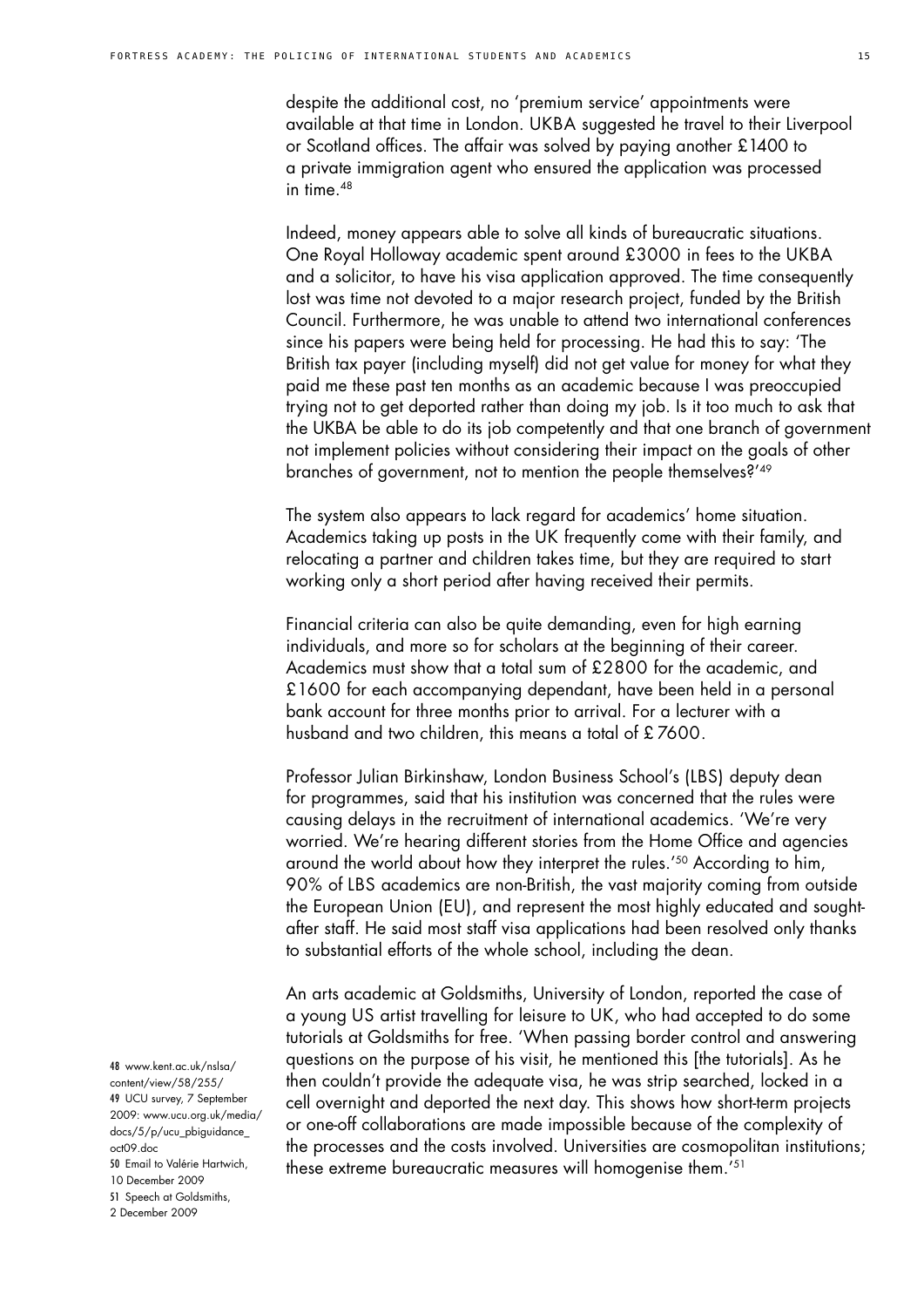Dr Matthew Fuller reported the case of an Eastern European academic hired by Goldsmiths, who had experienced difficulties getting his visa since the banking documents available in his country were not recognised by the UKBA. The academic's official, authentic documentation simply did not fit the requirements of the agency, which are based on UK documentation formats. Such inflexibility creates problems for a scheme dealing with individuals from all parts of the world, with diverse bureaucratic cultures. For Dr Fuller, the points-based system runs contrary to the UK government's push for more creativity and exchange in research.

Some universities are experiencing problems putting together international lecture series. Frank Abbott, programme leader of Visual Arts Masters, Nottingham Trent University, says: 'This is already affecting our ability to maintain the teaching of an international curriculum to our international student body. Part of the reputation of UK art education is its awareness of international contexts, through its ability to introduce students to visiting international artists.'53 Sam Ainsley, senior lecturer in fine art at Glasgow School of Art, also reported difficulties: 'We are currently engaged in organising radio interviews with visiting artists, a symposium with visiting artists and a major retrospective exhibition of art from Glasgow involving artists who now live abroad. All of this is put at risk by this astonishingly short sighted and ill conceived piece of unnecessary bureaucracy'.<sup>54</sup>

Time will tell how many individuals facing difficulties will be prepared to pay the costs required to sort out their visa. Academics might prefer to take their knowledge elsewhere, and UK higher education institutions might reduce their hiring of international staff. UK academics worry that international scholars will favour offers from other countries, rather than going through the bureaucratic hassle. Matthew Fuller says that 'much money, time and goodwill will be lost, especially for shorter-scale research projects'. <sup>55</sup>

Indeed, one non-EU scientist said that he had decided now to not visit the UK for conferences: 'After the introduction of the new regulations, I've cancelled one trip to the UK where I was supposed to attend a meeting related to an international, EU-funded project. Since all my scientific work at the time was related to that project, it was rather stupid that I wasn't there. This year I chose not to attend the European Conference on Eye Movements in Southampton, even though I was approached to give a presentation there.<sup>'56</sup>

#### **TURNING PROFESSORS INTO BORDER POLICE**

#### New monitoring requirements

The new points-based system places onerous requirements on universities to monitor international students and staff – and subjects international students to a high level of policing.

All overseas students studying in the UK must have identity cards, which must be presented at specific times, for example, when returning to the UK

52 Email, 17 January 2010 53 Testimony, Visiting Artists petition: http://www. manifestoclub.com/visitingartists 54 Testimony, Visiting Artists petition: http://www. manifestoclub.com/visitingartists 55 Interview with Valérie Hartwich, 18 November 2009 56 Testimony, Visiting Artists Petition: http://www. manifestoclub.com/visitingartists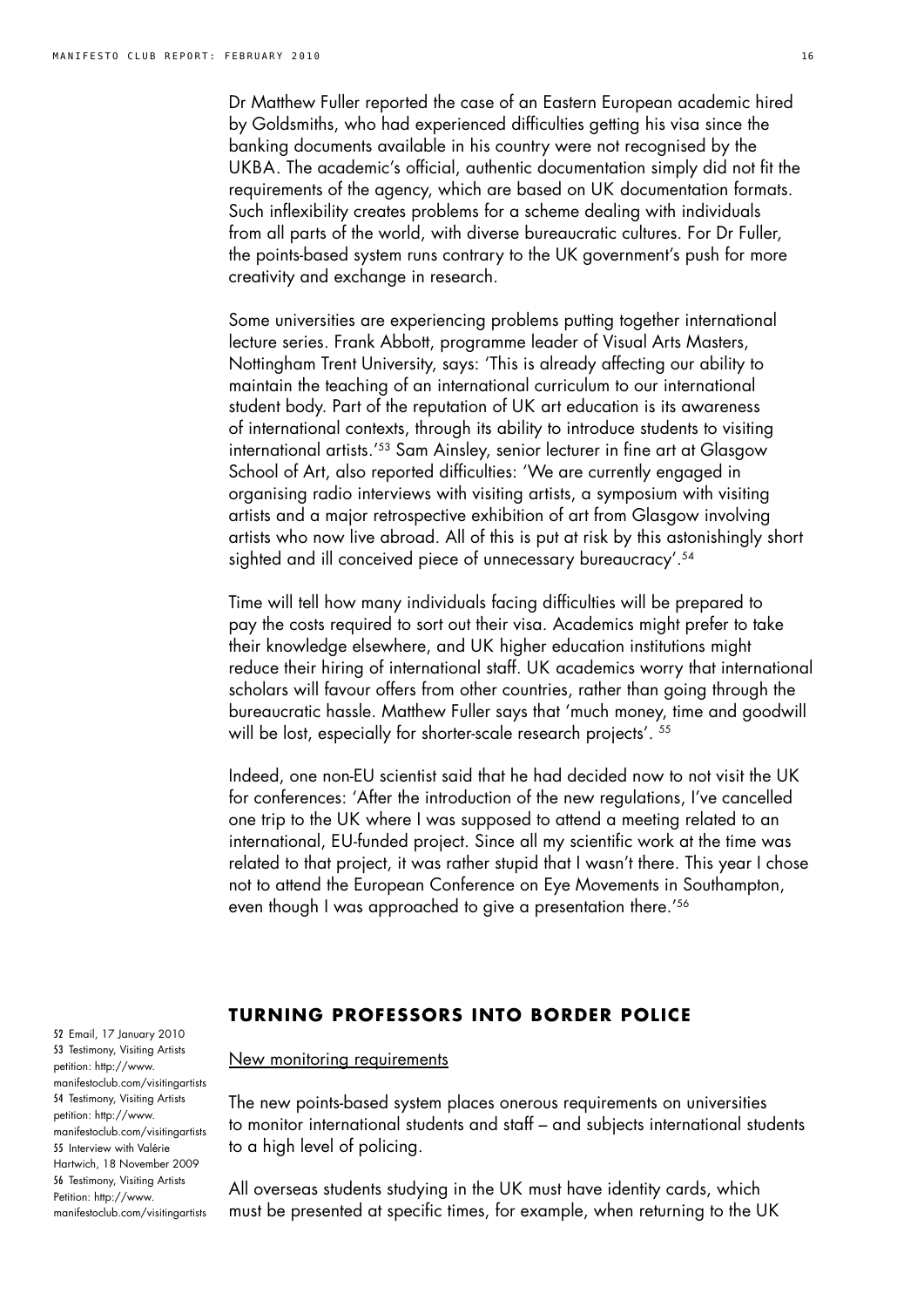from a trip abroad. In addition, the UKBA must approve the scientific and technological research projects of overseas students in subjects such as medicine, physics, chemistry, computer science and veterinary science. Which raises the question: would Iranian or Korean PhD students would be allowed to conduct research in physics or chemistry, without raising immediate suspicion from the authorities?

Within seven days of arrival, international students must apply to a police station with an 'immigration certification' service, where their bags are searched on arrival, and they are scanned by a machine resembling airport metal detectors. James Hayward, head of Goldsmiths NUS, who accompanied students on one such visit, said that 'the slightest incident during the visit is motive enough for deportation, and the set-up is intimidating. It is bound to make you nervous.'57

*Universities' duties to monitor international students*<sup>58</sup>

- Staff must monitor international student attendance. If a student fails to attend 10 'expected interactions' (seminars, lectures, tutor meetings, etc), the professor is obliged to report them to the UKBA. This can lead to deportation in extreme cases.
- When a student does not enroll on the course at the expected time, the reason for this must be given within 10 working days (for example, a missed flight). If this does not occur, the incident must be reported to the UKBA.
- Academics must inform the UKBA if they have any suspicions that a student is breaching the conditions of his or her leave, or engaging in 'suspicious behaviour'.
- Universities must keep records on the whereabouts of international students, for up to two years after the student has finished their studies.

The Home Office has not devised a specific monitoring system, leaving each university, and in some cases each department, to devise its own. Universities' responses range from doing nothing at all, to general sign-up sheets that are collated in a central system (as at Queen Mary, University of London), to implementing an electronic tag system called 'Uni-Nanny' (developed at the University of Glamorgan). Sign-up sheets are generally applied to all students, so as not to violate race equality laws. 'Uni-Nanny' uses personal electronic tags that must be swiped when going to lectures or classes. Matthew Fuller points out that such a system is of dubious value anyway, since an individual could give their tag to someone else to swipe for them.

Some universities have introduced measures for the inspection of attendance registers. The Department of Electronic and Electrical Engineering at Sheffield University reports that: 'We plan to make the [attendance] spreadsheet available electronically to staff so that they can indicate attendance by ticking the appropriate cells. The spreadsheet will be inspected at regular intervals to

57 Speech at Goldsmiths, 2 December 2009 58 www.ucu.org.uk/media/pdf/ k/g/pbs\_seminarreport\_apr09. pdf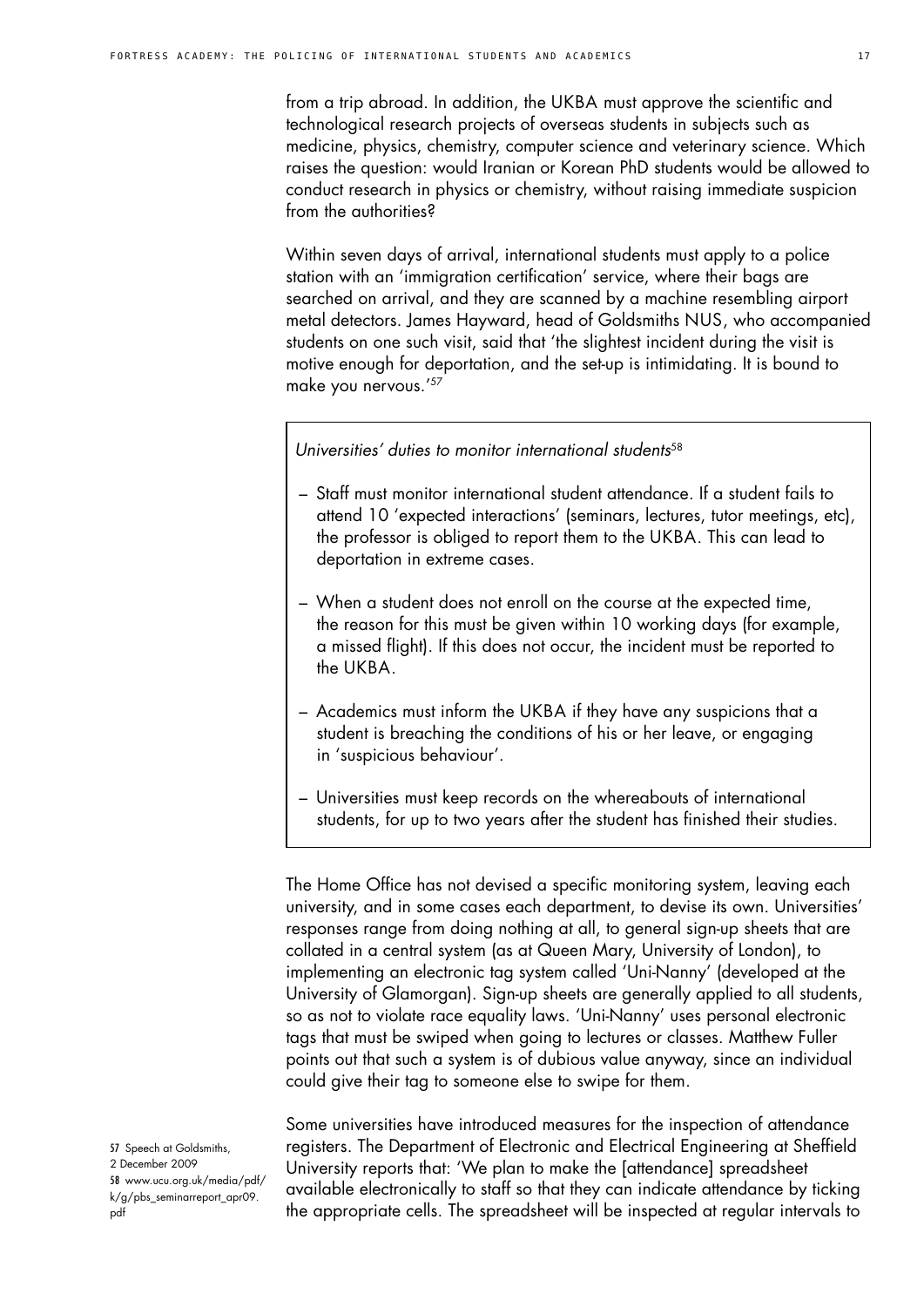#### **Passport checks on campus**

Elizabeth Capewell, UK academic: 'I was invited to be an external examiner for a Lancaster PhD submitted by an Edge Hill University student. When I sent in my invoice for the small honorarium after I had completed the work, I received an email from Lancaster HR department to say they could not pay me until I had sent them my passport which they would copy and keep on file … . I was incensed by this request and I do not believe promises about secure files … . I will never be able to take on the role of examiner again as I refuse to hand over my passport. I found others do so against their principles because of a sense of loyalty to PhD students. Lancaster did pay me in the end … after endless emails stating my case and pointing out they were already in contravention of these draconian rules because they were asking for my passport in retrospect.'62

Dr Raimi Gbadamosi, artist: 'I had to take my passport to Nottingham University to give a talk. The university apologised profusely, but still made me bring it. It was to make sure I was not a foreigner.'63

UCU branch, University of Wales at Lampeter: 'The university wishes to check the legal documents of all staff to establish whether they have the right to work in the UK. The employer states "this is in order to comply with equality legislation the University carries out checks on all employees whether or not they are UK citizens".'64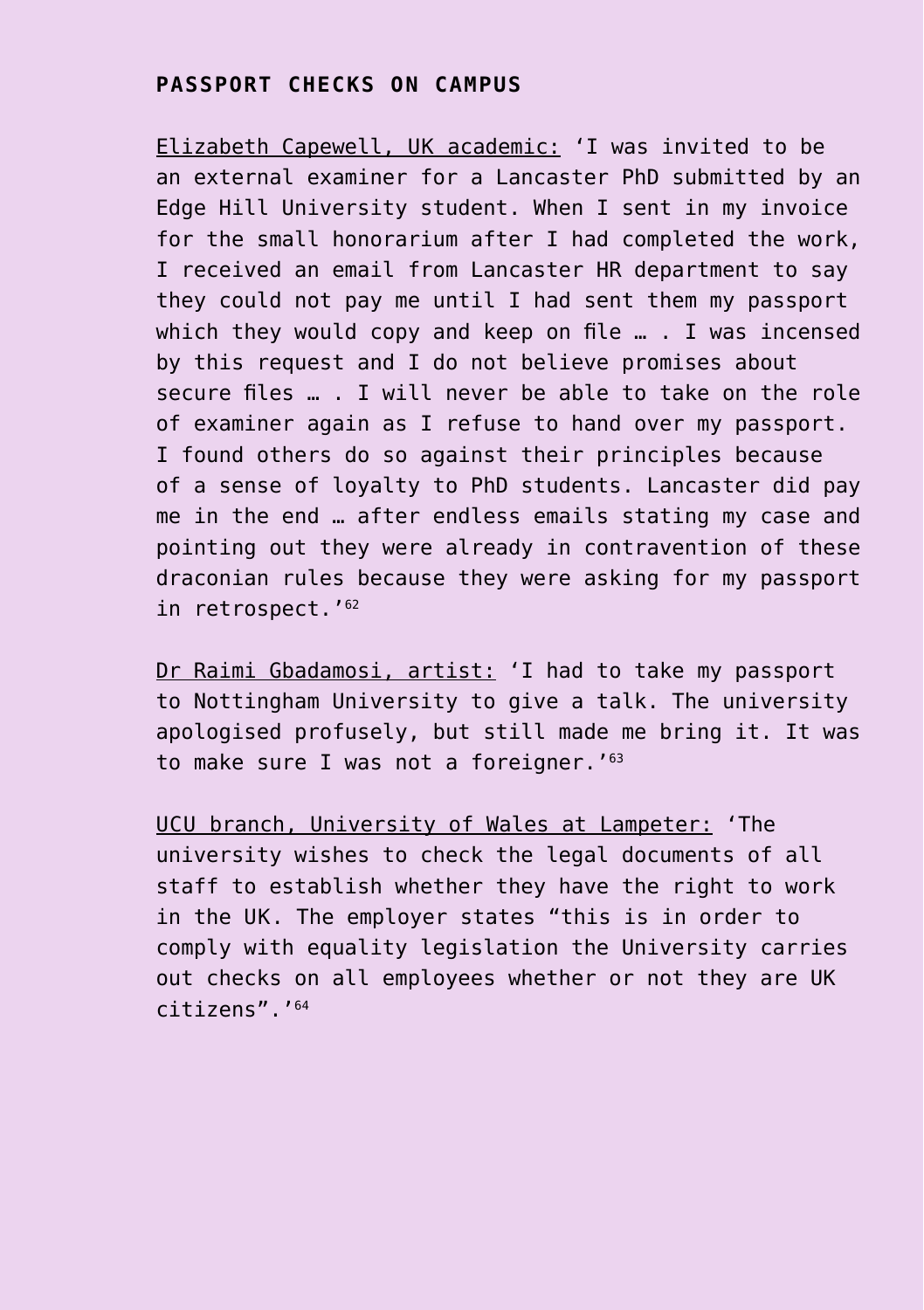identify any worrying trends in attendance'. The university did say, however, that it would seek to 'chase people who are missing designated contact points well before the problem has escalated to a reportable absence.<sup>'59</sup>

A department at Queen Mary's Mile End campus put in place a central electronic registrar of student attendance this year, fed each week by lecturers and seminar leaders, and applied to all students. A tutor of the department said 'it was very much policy driven. Tracking students is a painful process, and staff are annoyed by the additional workload. However, a "if it's a policy, it's got to be done" mentality prevails, leaving little space for a critical approach to the scheme or its justifications.'60

Academics are not spared checks either, and administrative personnel are required by the UKBA to run checks on the nationalities of overseas academics. A UCU official commented 'As this is contrary to the Race Relations Act, the data is gathered on all members of the teaching body, only to be disaggregated later on in order to extract the desired information.<sup>'61</sup>

#### Damaging staff-student relationships

It is hard to see how universities can monitor the student body, given the realities of academic life. University is less class-based than school, and attendance is not always compulsory - which makes it difficult to apply the '10 expected interactions' rule. Lecture attendance is mostly optional, especially at postgraduate level, since students are expected to be responsible adults and to choose the courses that they find most useful. Additionally, many students spend time outside of their institution on unsupervised group or individual work – studio work for dance, film or music; fieldwork for research or assignments – or to do work placements.

Many fear that monitoring students will lead to a deterioration of relationships between the student and academic bodies. Mutual trust and respect is essential for a healthy pedagogic relationship between tutors and students. Moreover, tutors may have a pastoral role to play with undergraduates – especially when university is a student's first experience of living away from home, in a new country.

'How compatible are support and surveillance?', asked an article in the Kent Socio-Legal Newsletter.<sup>65</sup> The article argued: 'it is inimical to the functions and core values of higher education, and those who teach there, to be spying and reporting on their students. These measures fundamentally betray the trust and destroy the openness, upon which academic processes and the ethics of the university depend.' Veronica Sekules, head of education and research at Sainsbury Centre for Visual Arts, agreed: 'I absolutely deplore the invasive and unnecessary tracking of personal details and the lack of trust implied, not only of the individuals concerned, but of the organisations who might invite them.<sup>'66</sup>

Goldsmiths academics and students argue that the points-based system, and specifically its monitoring requirement, represents an exuberant desire to control that has no place within the walls of the university.<sup>67</sup> 'How is that coherent with the trust relationship we have to build in order to do our

59 http://www.sheffield.ac.uk/ ssd/international/pbs-tier4/affectstaff/academic/eee.html 60 Interview with Valérie Hartwich, 17 November 2009 61 Interview with Valérie Hartwich, 20 November 2009 62 Email to Valérie Hartwich, 19 November 2009 63 Testimony, Visiting Artists Petition: http://www. manifestoclub.com/visitingartists 64 www.ucu.org.uk/index. cfm?articleid=3705 65 www.kent.ac.uk/nslsa/ content/view/58/255/ 66 www.manifestoclub.com/ visitingartists 67 http://homepages.gold. ac.uk/ucu/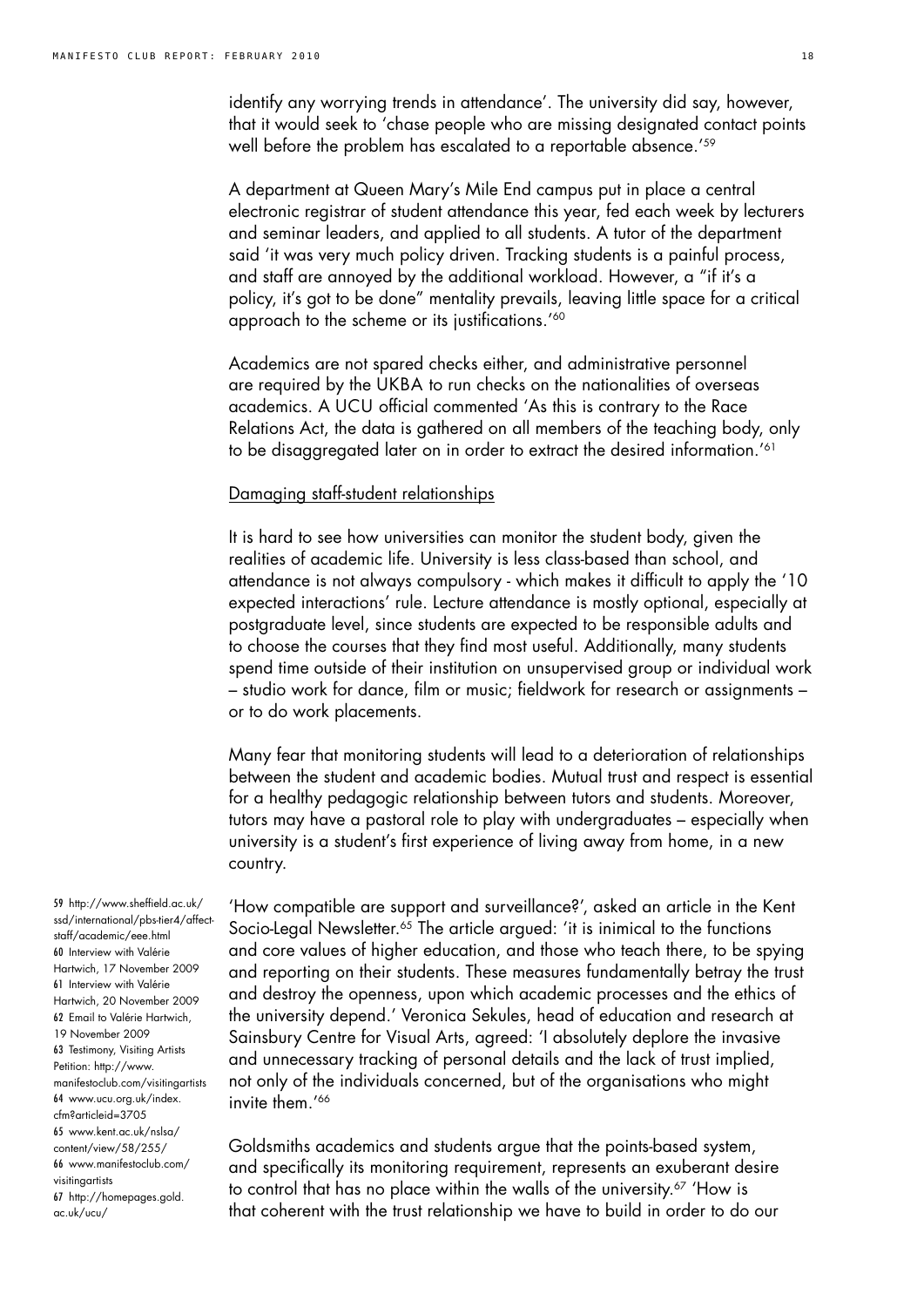pedagogic work?', asked Dr Matthew Fuller: 'We shouldn't be informants for the UKBA.' His colleague Dr Natalie Fenton agreed, saying that 'effectively it might lead students to think we spy on them'.

#### Damaging the reputation of UK academia

Universities UK (UUK) privately says that it is disappointed with the UKBA's failure to heed its and other stakeholders' concerns. Though some of UUK's suggestions have been taken into account, this representative body for higher education was not listened to on some key academic issues - for example, on the number of re-sits allowed for overseas students. The points-based system limits this to two re-sits, but UUK feels that this discriminates against overseas students, and calls for parity with UK students.<sup>68</sup>

The UUK spokesperson also raised concerns about 'the UKBA's lack of customer service mentality, and its impact on the way the [points-based immigration system] was constructed and implemented. The UUK feels neither the Border Agency nor its commercial providers see applicants or HE institutions as clients, and that they are thus not inclined to make procedures easier to understand and follow.'69

According to the UUK official, the root of the problem is the radically different cultures that drive higher education and immigration control. While the education sector sees immigration as positive, the UKBA and Home Office tend to see international visitors as a security threat, in terms of terrorist risk or illegal immigration. While universities seek to attract international students, and build relationships of academic collaboration, the UK Border Agency has a police function.

In effect, the Home Office is demanding that universities themselves take on this police function, as part of their role. Many academics are deeply concerned about the impact this will have on students' experience of the UK, and their desire to study or work here in the future.

Legal consequences for higher education institutions who fail to comply with the points-based system could be severe. Indeed, failure to comply with the requirements to monitor international students could lead to the withdrawal or downgrading of universities' licences. This is not mere rhetoric. Border authorities have lately made their powers felt in universities such as the School of Oriental and African Studies (SOAS), where they physically removed a number of the university's cleaners in a raid. Goldsmiths has also had to deal with spot checks from immigration authorities, verifying the status of international students working part-time.

According to Dominic Scott, chief executive of the UK Council for International Student Affairs, 56 UK colleges recently had their licences suspended by UKBA, meaning that they can no longer accept international students. According to Dominic Scott, chief executive of the UK Council for International Student Affairs, this includes 'state-funded further education colleges, and many other household names'. The colleges when suspended were not told of the evidence or allegations against them.75

68 Interview with Valérie Hartwich, 8 December 2009 69 Interview with Valérie Hartwich, 8 December 2009 70 Testimony, Visiting Artists petition: http://www. manifestoclub.com/visitingartists 71 www.independent.co.uk/ news/education/higher/michaelfarthing-new-student-visa-rules-riskcreating-fortress-britain-1837050. html

72 Email to Valérie Hartwich, 16 December 2009 73 Interview with Valérie Hartwich, 8 December 2009 74 http://www.u.tv/News/ Overseas-student-visa-rulescould-cost-UK-universitiesmillions/84c991e4-ba0f-4c5fbb73-16757fb2f9a2 75 Interview with Josie Appleton, 26 January 2009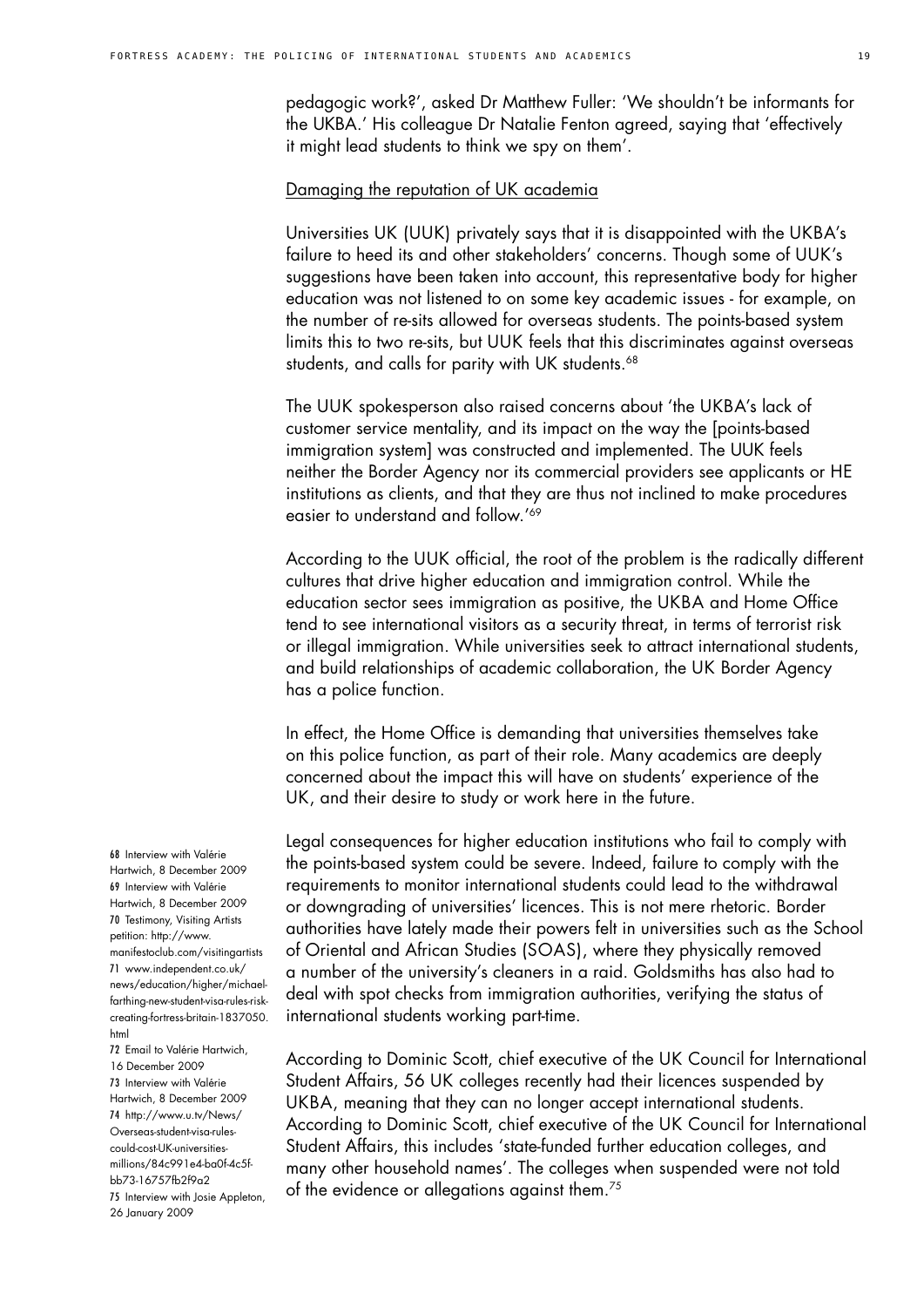#### **Damaging the UK's reputation: testimonies from academics**

Lorna Hutson, professor of English literature, Head of the School of English, University of St Andrews: 'These regulations will be detrimental to visiting academics and artists of high income and from developed countries (the USA) as well as those of low income and from under-developed countries. We risk making the UK more parochial, less of a participant in world-leading international research collaborations by means of these bureaucratic impediments to short-term international visits and conference travel.'70

Michael Farthing, vice chancellor, Sussex University: 'Shut the door to this potential, and all the opportunities that the 21st-century global village has to offer will be denied to our students, the education sector and the wider economy. Never mind ivory towers – we are now in danger of creating "Fortress Britain", where bona fide students are excluded by suspicion and bureaucracy.'71

Professor at a leading business school: 'Given the often-repeated mantra by government of how they value overseas students, and the reported financial advantage to the UK higher education system of overseas students, it is remarkable how dysfunctional and obstructive the UK Borders Agency now is in dealing with legitimate students.'72

UUK spokesperson: 'Despite a need for risk profiling driven by the fights against terrorism and illegal immigration, it appears the UKBA has not made the most of its experience and intelligence information. A country like Pakistan is a disaster area for recruitment this year. It might be a "risk country", but it is also a great pool of overseas students. Many Pakistani students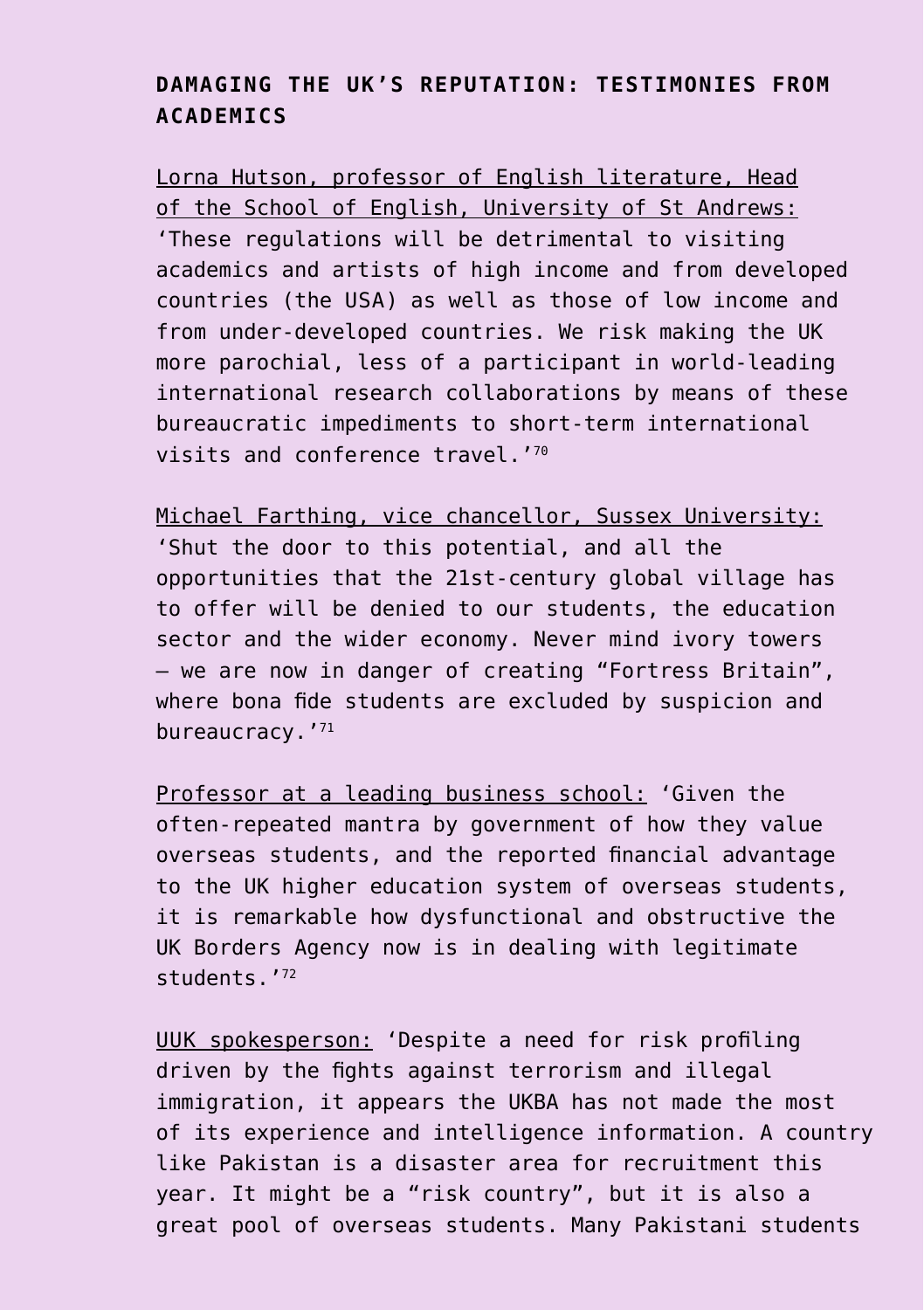were delayed, some have to start in January or February and will have to face the additional costs of visa extension without any refunds from the UKBA. This is all bad publicity.'73

Simeon Underwood, head of admissions policy, London School of Economics: 'The sector's main worry is the damage this will do to the reputation of UK higher education overseas, especially in the Indian subcontinent, and the knock-on effect this will have on university funding.'74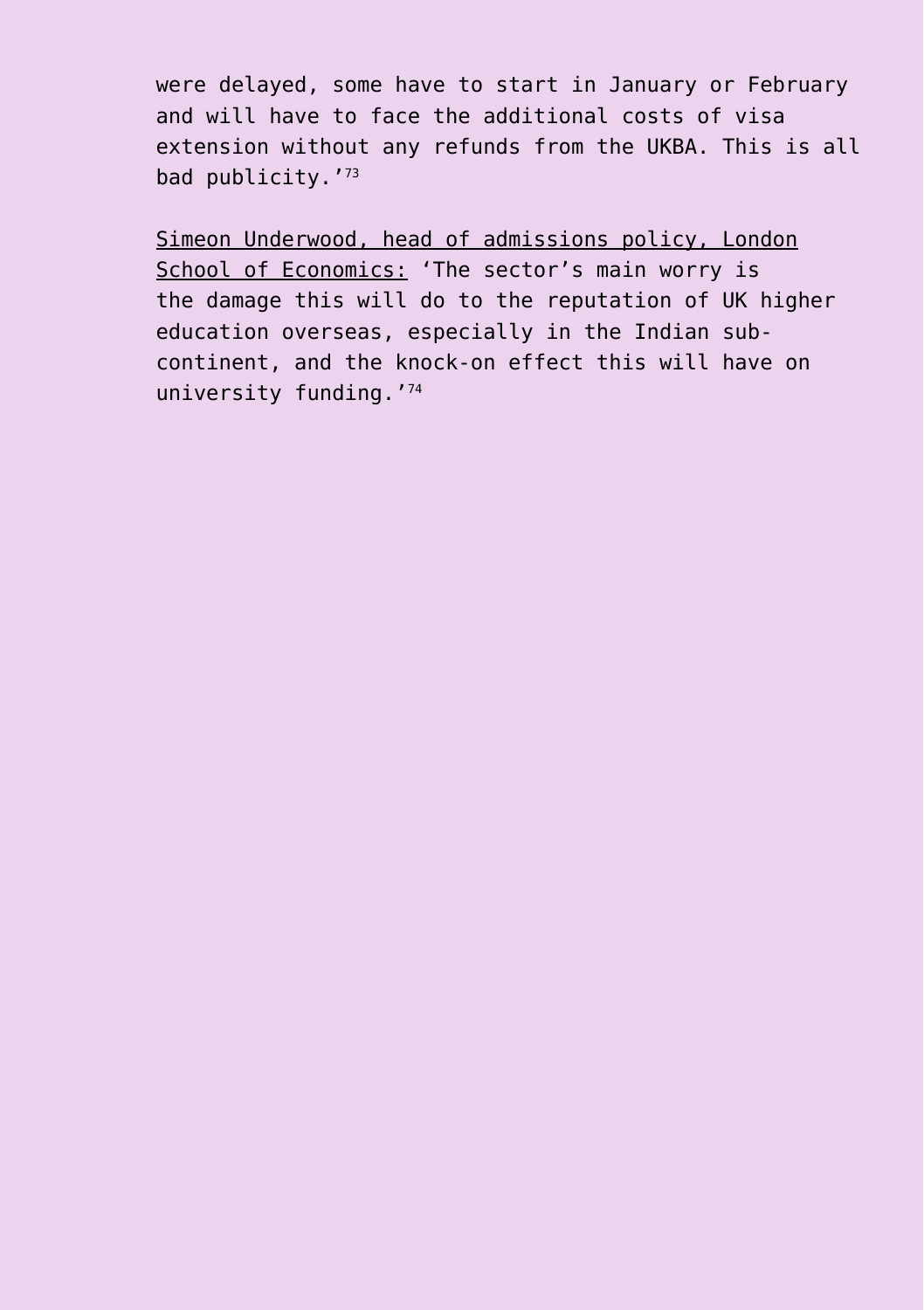#### **COSTS TO UK ACADEMIA**

There has so far been no dramatic drop in international students, partly because of the sharp rise in student numbers overall this year. Dominic Scott says that the relative weakness of the pound made the UK financially attractive to international students this year.<sup>76</sup> However, when better economic times return, the points-based system is likely to have an impact on the numbers of international students, and therefore on university budgets.

Indeed, one Queen Mary lecturer suggested that the points-based system might induce partnerships between UK and overseas universities, with British universities effectively selling themselves as brands, much like the Louvre Abu Dhabi. 'Don't come to us, we'll come to you' might be the preferred solution in the long term.

If current processing problems continue, nothing can guarantee that the UK's current good academic reputation will be sufficient to convince prospective students that going through these hurdles is really worth it.

As government financial support to higher education continues to decline, universities are forced to rely increasingly on income from international students' fees. There are no indications that the government will compensate for potential losses incurred by its new visa rules, which will be borne by the university or students themselves.

As Baroness Helena Kennedy noted, official PBIS documents include a rating system for higher education institutions, where those with a track record of compliance (and whose migrants obey the regulations) can expect to be on an A list. B listers are those institutions with an unsatisfactory compliance record.<sup>77</sup> Ratings are published so that applicants can take this into account when making a choice.<sup>78</sup> In some cases, overseas applicants to A-list institutions were awarded more points,<sup>79</sup> and so stood a greater chance of gaining a visa.

It is possible that prospective students mistake this rating for an evaluation of academic quality, which could decrease the attractiveness of the institutions concerned, as suggested by an Imperial College physics professor:

'Imperial College has been issued with an "A rated" sponsor license. Under Tier 2 (Skilled Worker) and Tier 5 (Sponsored Researcher) if we do not comply with the UK Border Agency immigration requirements the college's licence could be downgraded or withdrawn, which would threaten our ability to employ migrant workers. We anticipate we will be visited frequently by UK Border Agency compliance officers to ensure we are fully compliant with our responsibilities.'80

UUK reported that the points-based system has created several supplementary costs for universities, including: an increased number of phone calls and visits to the UKBA, the need to print out guidance material for staff and prospective students, as well as significant costs to staff time.<sup>81</sup>

The physics professor at Imperial College, London, said that the points-based system has put strain on his institution: 'Staff have been trained to deal with

76 Interview with Josie Appleton, 26 January 2009 77 Speech at Goldsmiths, 2 December 2009 78 www.ukba.homeoffice gov.uk/managingborders/ managingmigration/ apointsbasedsystem/howitworks 79 www.homeoffice.gov.uk/ documents/command-pointsbased-migration?view=Binary (page 20) 80 Email to Valérie Hartwich, 16 December 2009 81 Interview with Valérie

Hartwich, 8 December 2009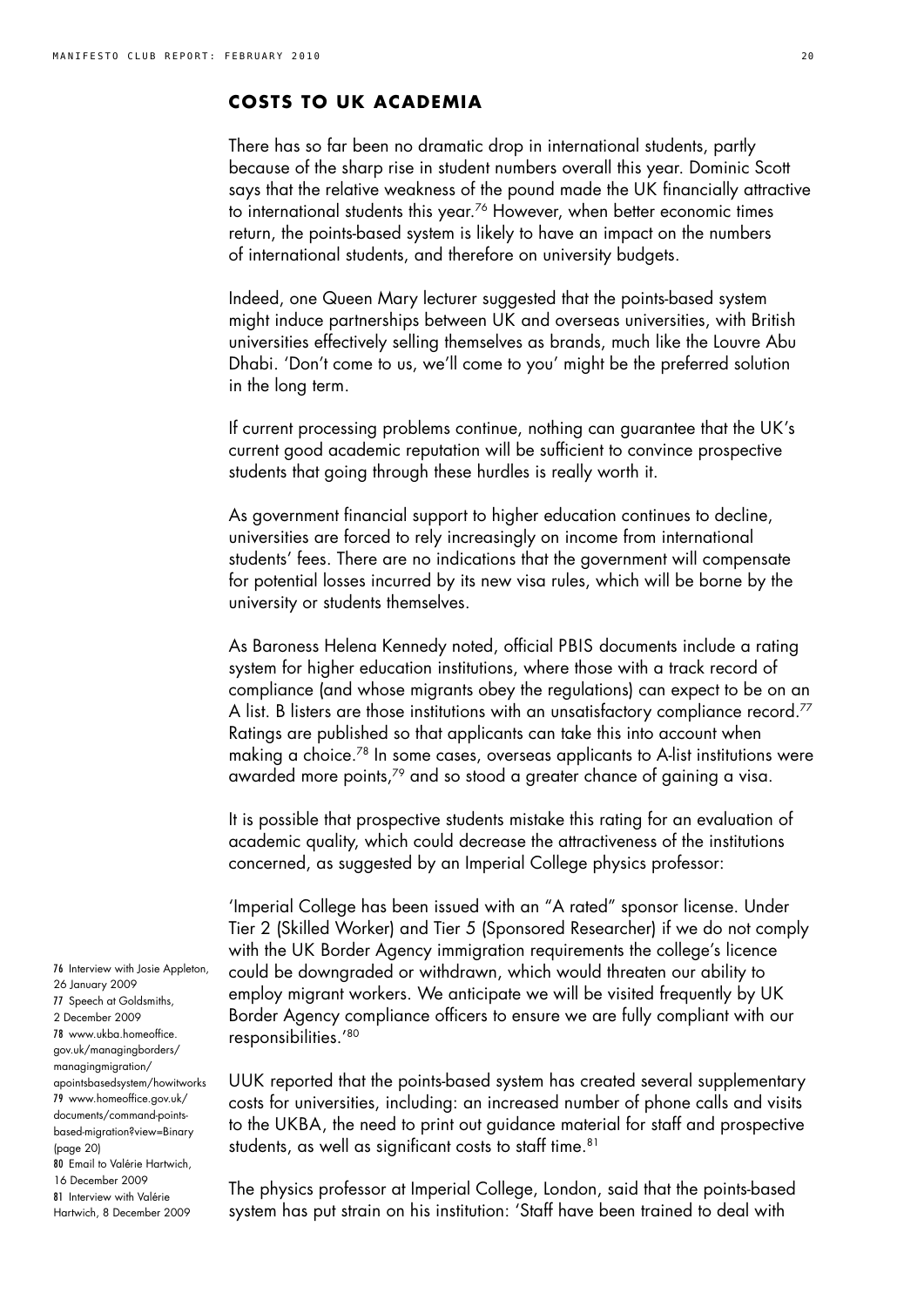these processes and procedures, which has inevitably taken them away from other duties in the college. Because we are so dependent on the recruitment of the highest quality scientists and engineers, from wherever they may be, we have to expend a huge effort to comply with these regulations. It takes staff time and college money to do so. At the present time when we are under such financial pressure this is a significant burden, especially on our administrative support staff, that is affecting academic staff too.<sup>'82</sup>

Deterred from coming to the UK to study or work in research, many academics and students could take their competence, creativity and dynamism elsewhere. If the points-based visa system continues, the 'Brain drain' that has for decades benefited the Western world may no longer provide the UK with fresh international talent.

#### **ACADEMICS AGAINST THE POINTS-BASED SYSTEM**

#### Challenging the points-based visa system in practice

Protest is growing within academia against these new rules. On 29 May 2009, the University and College Union's (UCU's) congress produced a firm resolution opposing the PBIS. Protest petitions and blogs have been set up at Kent University, UCL and Goldsmiths, with titles such as 'No spying on students' and 'Universities without borders'.<sup>83</sup> At Goldsmiths, several departments – including education, politics, and cultural studies - have issued statements saying that they refuse to comply with monitoring requirements. Economics professors at SOAS have also publicly declared their refusal to comply, as have academics at Brighton University. The University of St Andrews Student Association produced a dossier of critical comments about the scheme.84

The vagueness of the monitoring requirements could be the cracks through which academic resistance organises. Some academics say that they will take student registers, but only use these for 'academic and pastoral care purposes', 85 rather than to report back to the UKBA.

At a meeting against the points-based visa system on 2 December 2009 at Goldsmiths, led by the Students' Union and the local University and College Union (UCU), an elected member of UCU declared that his organisation would encourage academics not to implement the PBIS, and that the union would support those who take this course. This same UCU member reported that at his institution, the University of Brighton, 'UCU affiliated academics have urged management to give them guarantees that attendance sheets will not be used within the framework of the PBIS. Until such guarantees can be given staff have stopped monitoring attendance.'86

82 Email to Valérie Hartwich, 16 December 2009 83 www.universitieswithoutbord ers.blogspot.com/ 84 www.st-andrews.ac.uk/~ucu/ pdf/pbi/pbi\_booklet.pdf 85 Speech at Goldsmiths, 2 December 2009 86 Speech at Goldsmiths, 2 December 2009

Jennifer Bajorek, member of the academic union at Goldsmiths, has vowed not to comply with any part of the new visa system. Here too, no registers of attendance will be taken until guarantees are given that they will not be used within the framework of the PBIS. She also encourages students to question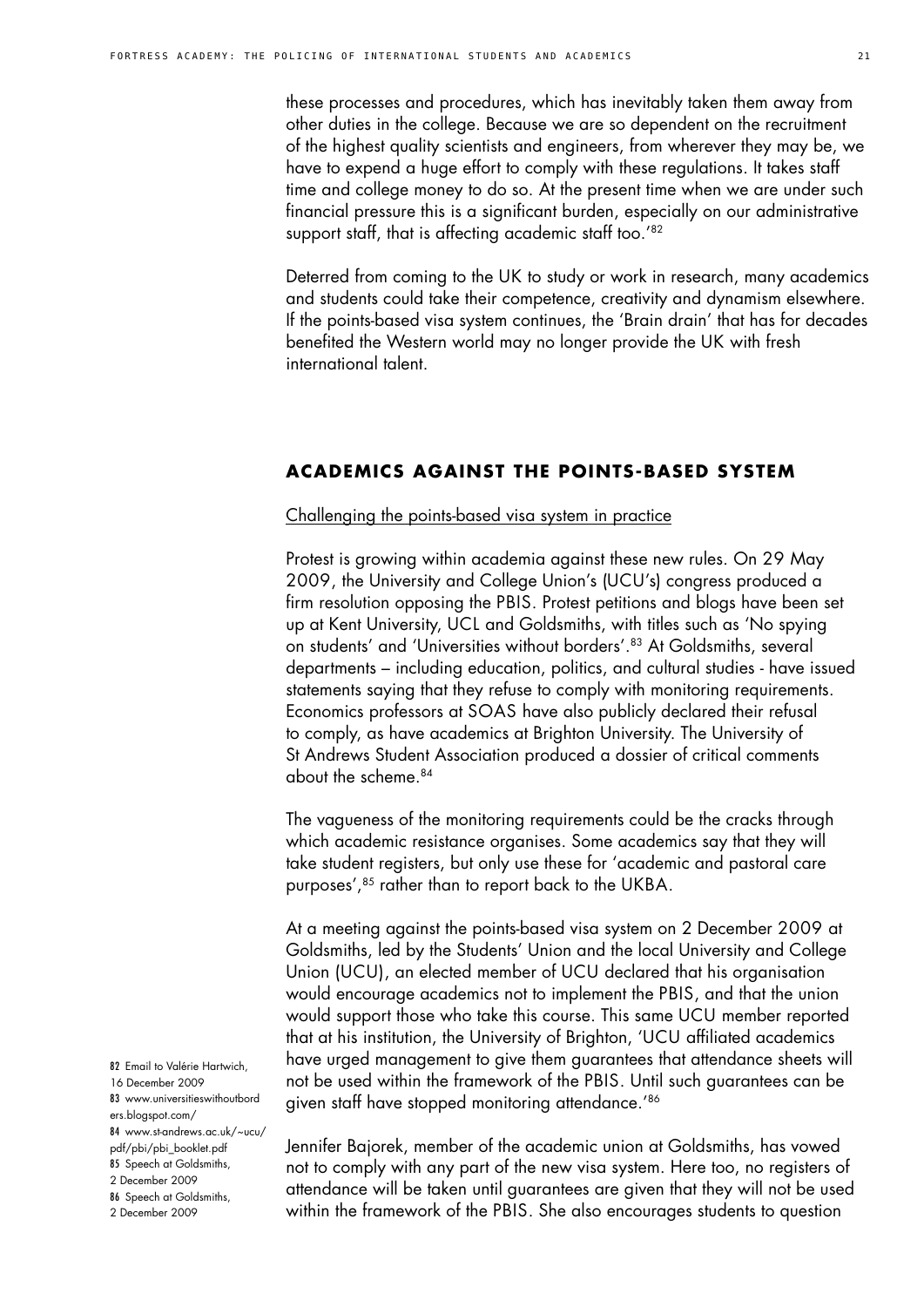their tutors on their position regarding the requirement to monitor attendance. She said, however, that 'many individuals are afraid of a possible penalty for non-compliance, and uncertainty over the effective support of academic unions in general is problematic in that respect'.87

The meeting at Goldsmiths, University of London, proposed a series of concrete actions, including drafting a common statement, and the circulation and publication of individual pledges of non-compliance. Since departments within Goldsmiths take different views, some academics argued that it was important to develop a common approach, in order to prevent the authorities from isolating resisting individuals.

External examiners are also proposing their own forms of opposition. External examining is based on the goodwill and dedication of academics, and has worked for decades to support undergraduate and postgraduate assessment. Now many external examiners are expected to provide proof of citizenship, and some examiners have refused to do so, which could cause serious difficulties to the whole academic system. This could be the grain of sand that stalls the mechanism.

Another proposal from academics is to comply excessively with the requirements, flooding higher management and authorities with reports on what and how students are doing, or the whereabouts and activities of international colleagues.

As well as active resistance, there is also a more passive approach of avoiding or ignoring the scheme. Dr Fuller said, 'As far as I know many academics and administrative staff drag their feet to comply with it, hoping that it would go away in the long-run, due to the difficulties to implement it in reality.'88

#### Challenging the points-based visa system in principle

Judging from the difficulties in implementing the scheme, and its essential jarring with university life, one may wonder at the real reasons for its creation. A professor at Queen Mary judged the scheme as merely 'a stupid government spin to keep people thinking their security is being assured.<sup>189</sup>

A UCU official suggested that the new visa system was the product of government short-termism in the run-up to the 2010 elections. With accusations that Labour is soft on immigration, perhaps officials believe that the PBIS will project a tough image to attract more conservative voters. Other academics suggested that such measures encouraged fear within the public, to make them feel the need for protection. James Hayward, NUS executive member, declared: 'What the PBIS does is to enforce idea that those not born in this country are necessarily a danger.'90

Civil liberties barrister Baroness Helena Kennedy suggested that the PBIS was part of a general erosion of civil liberties, under the pretext of the fight against terror.<sup>91</sup> She stressed the importance of academic freedoms in providing spaces for social critique, which require the absence of bureaucratic restraints, as well as a framework of trust between professors and students.

87 Speech at Goldsmiths, 2 December 2009 88 Interview with Valérie Hartwich, 18 November 2009 89 Interview with Valérie Hartwich, 17 November 2009 90 Speech at Goldsmiths, 2 December 2009 91 Speech at Goldsmiths, 2 December 2009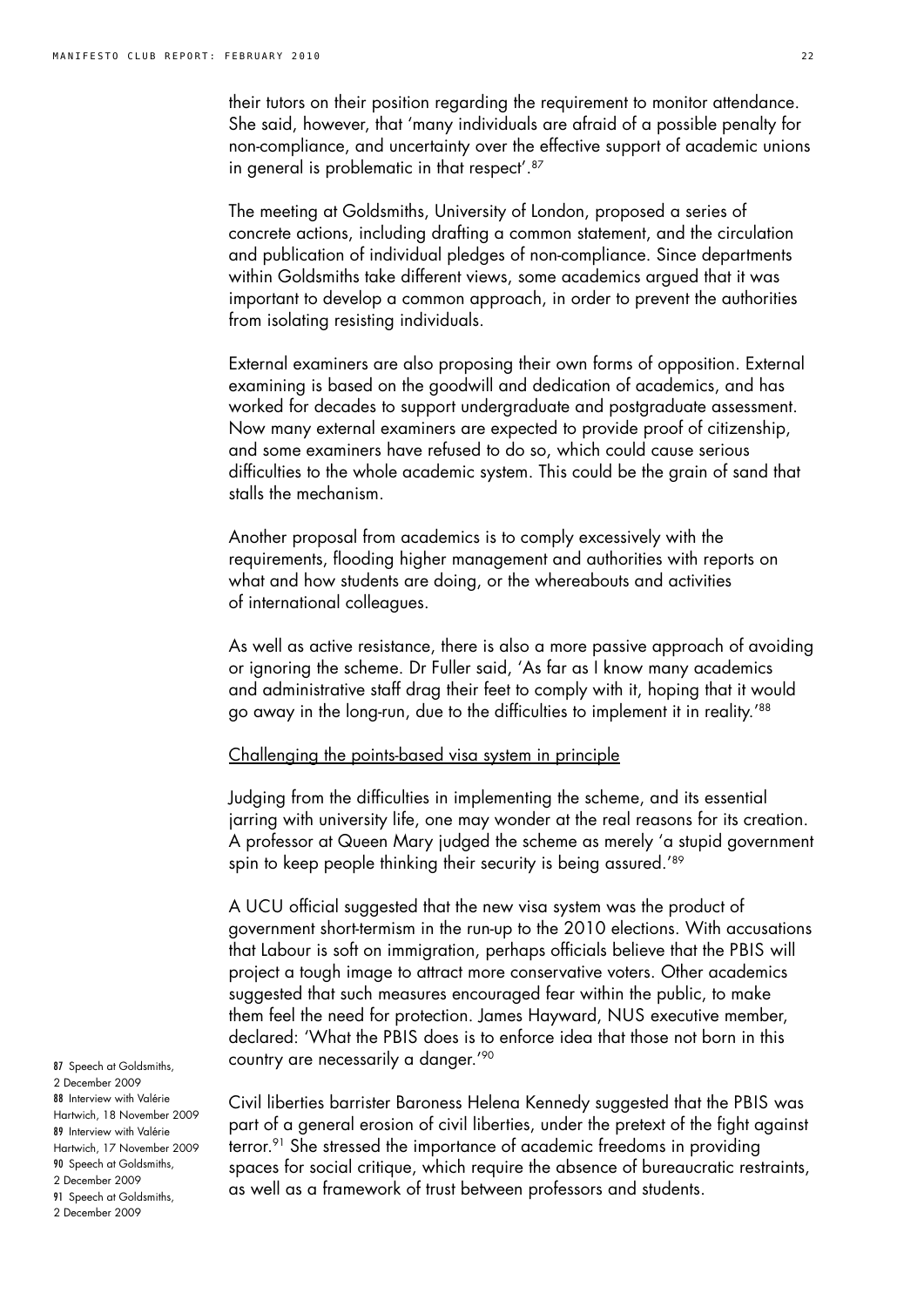A UCU member from the University of Brighton argued that the points-based visa system expresses the state's desire to control immigration, and also to extend greater control over wider society. He suggested that the PBIS and ID cards are linked, since at their heart one finds the extension of state regulation of individuals.92

#### **CONCLUSION: SCRAP THE POINTS-BASED VISA SYSTEM**

Over 10,000 individuals have so far signed the Manifesto Club's petition against the points-based system, offering a cacophony of angry comments in opposition to these new rules. Recent signatories include a professor from the Universidade de Brasilia who warns that 'ignorance is neighbour to cruelty!', representatives from the Karachi and Vancouver international film festivals, and an MA student who calls 'For an intellectually and artistically open UK!'.

It is hard to see what rational purpose the points-based system performs: it appears to do little except for obstructing the valuable work and everyday life of UK academic institutions. The points-based system is the product not of the terrorist threat, but of the regulatory instincts of officialdom.

If there is blame to be allotted in cases such as the 'Detroit bomber', it should be firmly placed on the security services - not on universities, which are set up only to educate and not to spy. The Home Office should focus not on general monitoring of all international visitors, but on strengthening the work of intelligence services. Points-based visa rules penalise not terrorists – who can easily comply with financial and other requirements - but the genuine student from a less-well-off background.

UK universities should be free to welcome international students and academics to study or teach, without having to undergo these suspicious and burdensome checks. International students and academics add greatly to the intellectual and civic life of the UK: they should be seen as a source of vitality, not as a security threat.